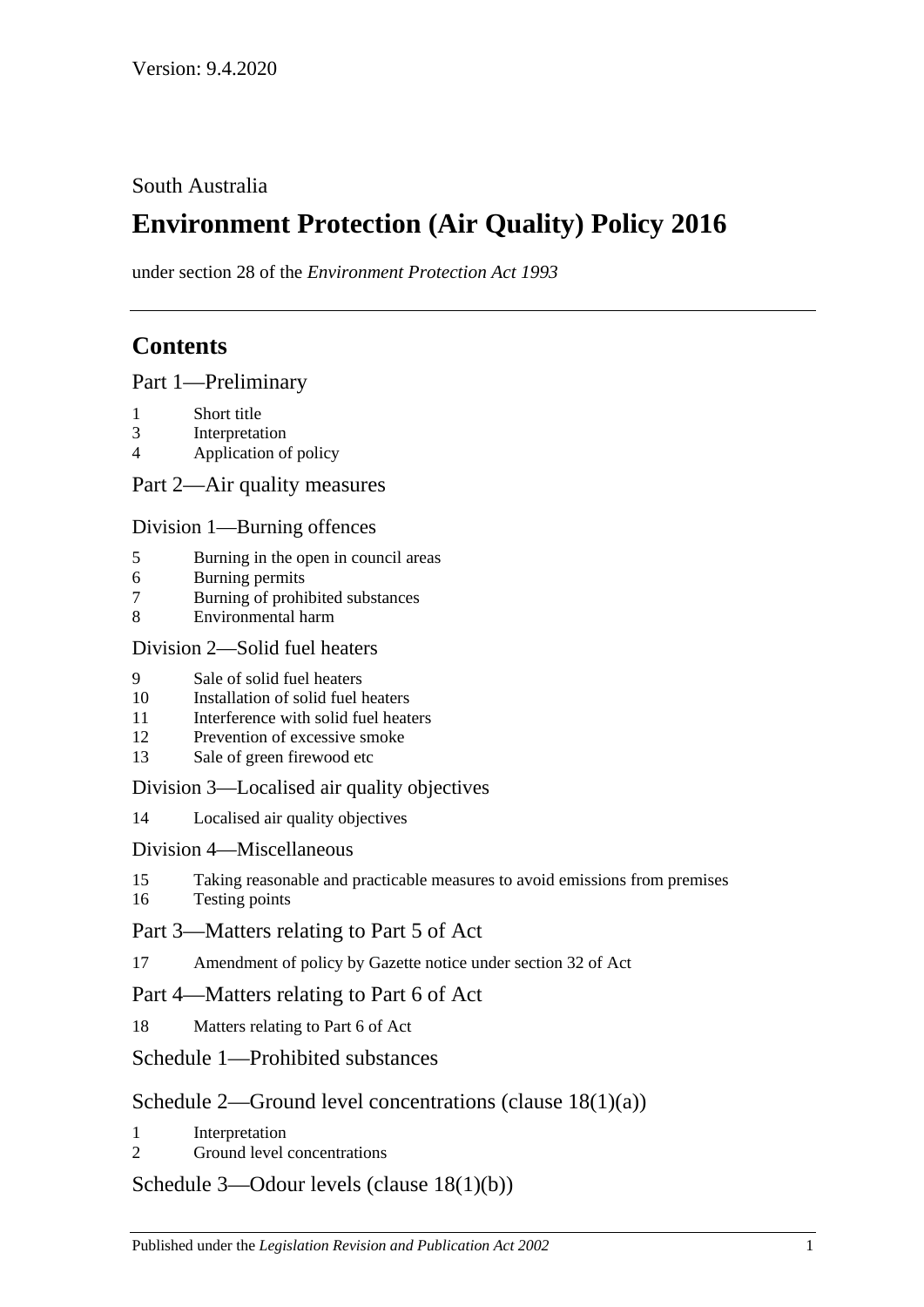Schedule [4—Stack emissions \(clause](#page-20-1) [18\(1\)\(c\)\)](#page-20-1)

Schedule [5—Transitional provisions](#page-22-0)

Part 2—Transitional provisions

2 [Policy not to apply for 2 years in relation to existing prescribed activities of environmental](#page-22-1)  [significance](#page-22-1)

[Legislative history](#page-23-0)

## <span id="page-1-0"></span>**Part 1—Preliminary**

### <span id="page-1-1"></span>**1—Short title**

This policy may be cited as the *[Environment Protection \(Air Quality\) Policy](http://www.legislation.sa.gov.au/index.aspx?action=legref&type=subordleg&legtitle=Environment%20Protection%20(Air%20Quality)%20Policy%202016) 2016*.

### <span id="page-1-2"></span>**3—Interpretation**

(1) In this policy, unless the contrary intention appears—

*Act* means the *[Environment Protection Act](http://www.legislation.sa.gov.au/index.aspx?action=legref&type=act&legtitle=Environment%20Protection%20Act%201993) 1993*;

*agriculture* includes horticulture;

*agriculture waste* means waste produced in the course of agriculture and includes dead stock, diseased crops, crop stubble or other crop waste and waste resulting from the clearing of land for farming;

*AS/NZS 1080.1:2012* means AS/NZS 1080.1:2012 *Timber - Methods of test Method 1:Moisture Content* published jointly by Standards Australia and Standards New Zealand, as in force at the commencement of this policy;

*AS/NZS 2918:2001* means AS/NZS 2918:2001 *Domestic solid fuel burning appliances - Installation* published jointly by Standards Australia and Standards New Zealand, as in force at the commencement of this policy;

*AS/NZS 4012:2014* means AS/NZS 4012:2014 *Domestic solid fuel burning appliances - Method for determination of power output and efficiency* published jointly by Standards Australia and Standards New Zealand, as in force at the commencement of this policy;

*AS/NZS 4013:2014* means AS/NZS 4013:2014 *Domestic solid fuel burning appliances - Method for determination of flue gas emissions* published jointly by Standards Australia and Standards New Zealand, as in force at the commencement of this policy;

*boiler* means a vessel in which water is heated for any purpose by any combustible materials with a total heat release of 100 or more megajoules per hour;

*certificate of compliance*, in relation to a solid fuel heater, means a certificate issued or approved by the Authority certifying that solid fuel heaters of the same model as that heater comply with AS/NZS 4012:2014 and AS/NZS 4013:2014 (or an overseas standard approved by the Authority as being equivalent to, or more stringent than such a standard);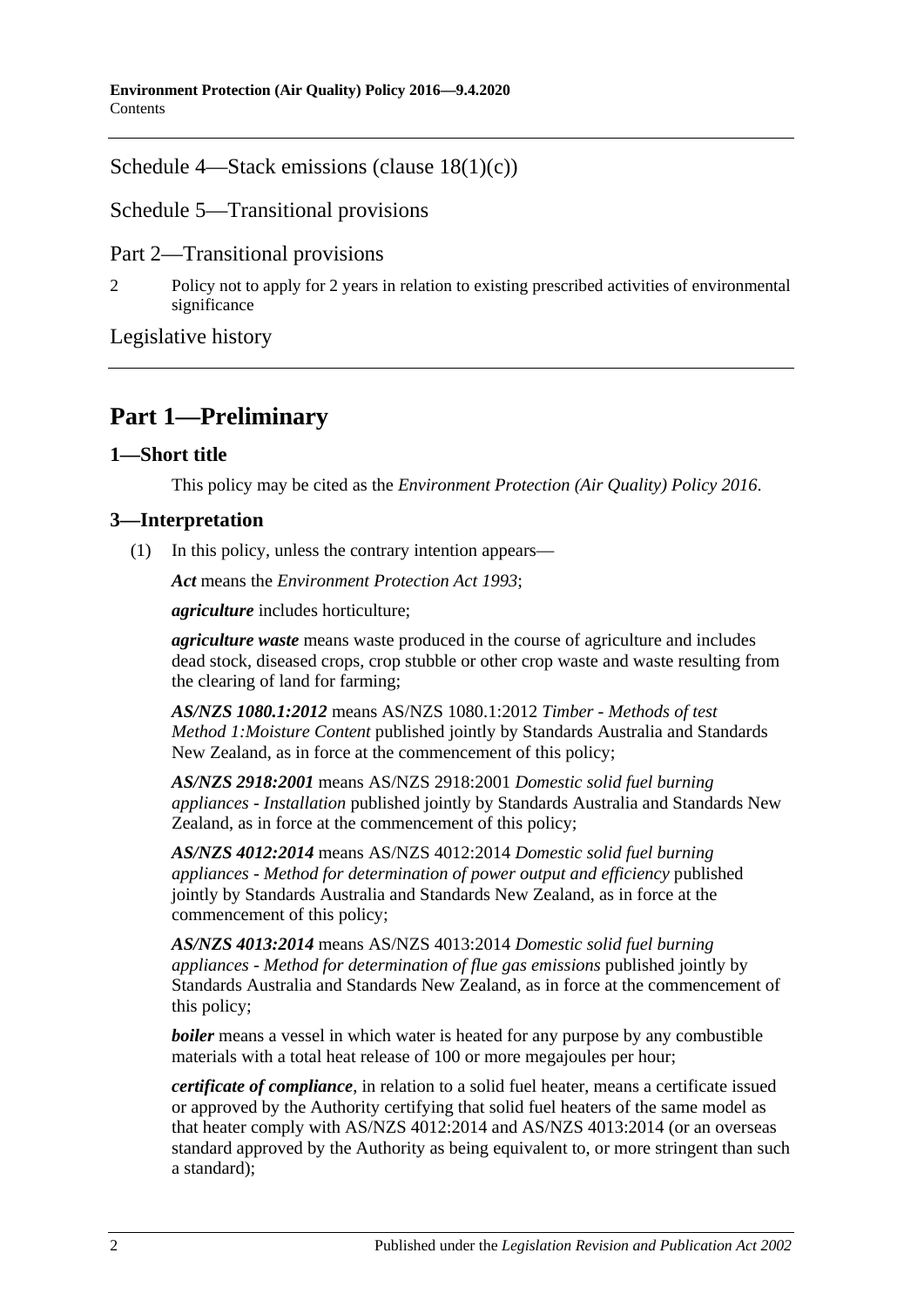*cubic metre* or *m <sup>3</sup>* means that volume of dry gas which occupies a cubic metre at a temperature of 0° Celsius and at an absolute pressure equivalent to 101.3 kilopascals (1 atmosphere);

*domestic incinerator* means an incinerator that is situated on residential premises for burning waste from the premises;

*emit a pollutant to air*—see [subclause](#page-2-0) (2);

*fire danger season* has the same meaning as in the *[Fire and Emergency Services](http://www.legislation.sa.gov.au/index.aspx?action=legref&type=act&legtitle=Fire%20and%20Emergency%20Services%20Act%202005)  Act [2005](http://www.legislation.sa.gov.au/index.aspx?action=legref&type=act&legtitle=Fire%20and%20Emergency%20Services%20Act%202005)*;

*mandatory measures*, in relation to a provision of this policy or a code, standard or other document, means measures that are expressed in the provision, code, standard or document as mandatory rather than as recommendations;

*mandatory provision*—see [subclause](#page-3-1) (5);

*occupier*, of land, includes a person with responsibility for the care, control or management of the land;

*overseas standard* means a standard from an overseas jurisdiction;

*particles as PM2.5* means particulate matter with an equivalent aerodynamic diameter of 2.5 micrometres or less;

*particles as PM10* means particulate matter with an equivalent aerodynamic diameter of 10 micrometres or less;

*ppm* means parts per million by volume;

*prescribed Act*—each of the following is a prescribed Act:

- (a) *[Botanic Gardens and State Herbarium Act](http://www.legislation.sa.gov.au/index.aspx?action=legref&type=act&legtitle=Botanic%20Gardens%20and%20State%20Herbarium%20Act%201978) 1978*;
- (b) *[Crown Land Management Act](http://www.legislation.sa.gov.au/index.aspx?action=legref&type=act&legtitle=Crown%20Land%20Management%20Act%202009) 2009*;
- (c) *[Forestry Act](http://www.legislation.sa.gov.au/index.aspx?action=legref&type=act&legtitle=Forestry%20Act%201950) 1950*;
- (d) *[National Parks and Wildlife Act](http://www.legislation.sa.gov.au/index.aspx?action=legref&type=act&legtitle=National%20Parks%20and%20Wildlife%20Act%201972) 1972*;
- (e) *[Wilderness Protection Act](http://www.legislation.sa.gov.au/index.aspx?action=legref&type=act&legtitle=Wilderness%20Protection%20Act%201992) 1992*;

*prohibited substance*—see [clause](#page-7-5) 7(1);

*recommended measures*, in relation to a provision of this policy or a code, standard or other document means measures that are expressed in the provision, code, standard or document as recommendations rather than as mandatory;

*solid fuel heater* means any solid fuel burning appliance that is designed, manufactured or adapted for use in domestic premises (whether or not it is actually used in such premises);

*stack*, in relation to premises, means an outlet intended for the emission to air of pollutants produced on the premises, and includes a chimney, flue or vent;

*tyre waste* means waste comprised of tyres or tyre pieces.

<span id="page-2-0"></span>(2) For the purposes of this policy, a person emits a pollutant to air if the person causes or allows the pollutant to be emitted into the air or fails to prevent it from entering or escaping into the air.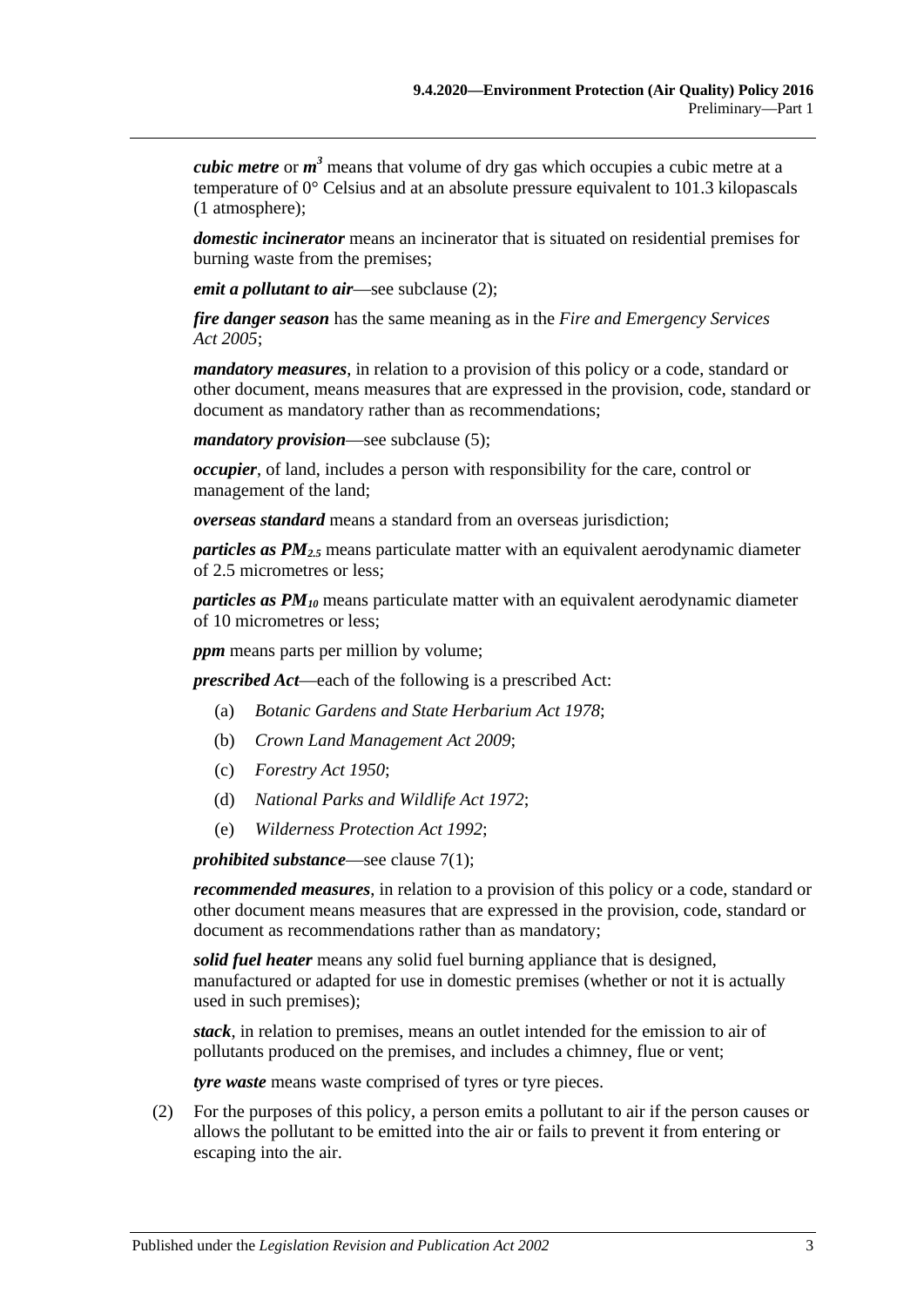- (3) A reference in this policy to the burning of matter in the open includes a reference to the burning of matter in a domestic incinerator.
- (4) For the purposes of this policy, a fire will be regarded as burning in the open despite the fact that it is burning in connection with the operation of any fuel-burning equipment, or within a container of some kind, if the equipment or container does not have a stack for the emission of pollutants to the air.
- <span id="page-3-1"></span>(5) In this policy, the expression *mandatory provision* followed by a statement as to the category of offence is to be taken to signify that contravention of the provision at the foot of which the expression appears is, for the purposes of Part 5 of the Act, an offence of the category so stated.

#### **Note—**

Unless the contrary intention appears, terms used in this policy that are defined in the Act have the respective meanings assigned to those terms by the Act.

## <span id="page-3-0"></span>**4—Application of policy**

- (1) This policy does not apply in relation to—
	- (a) the destruction of property pursuant to a direction of the Commissioner of Police under section 52E of the *[Controlled Substances Act](http://www.legislation.sa.gov.au/index.aspx?action=legref&type=act&legtitle=Controlled%20Substances%20Act%201984) 1984*; or
	- (b) an activity undertaken in the course of, or in connection with, fire-fighting, or the training of firefighters or fire investigators, by or on behalf of—
		- (i) the South Australian Metropolitan Fire Service; or
		- (ii) the South Australian Country Fire Service; or
		- (iii) the South Australian State Emergency Service; or
		- (iv) the South Australian Fire and Emergency Services Commission; or
	- (c) the disposal, in accordance with an environmental authorisation, of gaseous waste produced in the course of a prescribed activity of environmental significance; or
	- (d) burning undertaken in accordance with a permit or other authority issued under the *[Fire and Emergency Services Act](http://www.legislation.sa.gov.au/index.aspx?action=legref&type=act&legtitle=Fire%20and%20Emergency%20Services%20Act%202005) 2005* or as otherwise authorised by or under that Act; or
	- (e) burning for the purposes of fuel load reduction or other fire prevention or control purposes as required or authorised by or under the *[Fire and](http://www.legislation.sa.gov.au/index.aspx?action=legref&type=act&legtitle=Fire%20and%20Emergency%20Services%20Act%202005)  [Emergency Services Act](http://www.legislation.sa.gov.au/index.aspx?action=legref&type=act&legtitle=Fire%20and%20Emergency%20Services%20Act%202005) 2005*; or
	- (f) burning for the purposes of native vegetation clearance as required or authorised by or under the *[Native Vegetation Act](http://www.legislation.sa.gov.au/index.aspx?action=legref&type=act&legtitle=Native%20Vegetation%20Act%201991) 1991*; or
	- (g) burning as required or authorised by or under a prescribed Act.
- (2) Nothing in this policy affects the operation of an authority or exemption given by or under any Act or law (other than the *[Environment Protection Act](http://www.legislation.sa.gov.au/index.aspx?action=legref&type=act&legtitle=Environment%20Protection%20Act%201993) 1993*) and in force immediately before the commencement of this policy.
- (3) In this clause—

*firefighter* has the same meaning as in the *[Fire and Emergency Services Act](http://www.legislation.sa.gov.au/index.aspx?action=legref&type=act&legtitle=Fire%20and%20Emergency%20Services%20Act%202005) 2005*;

*fire-fighting* has the same meaning as in the *[Fire and Emergency Services Act](http://www.legislation.sa.gov.au/index.aspx?action=legref&type=act&legtitle=Fire%20and%20Emergency%20Services%20Act%202005) 2005*.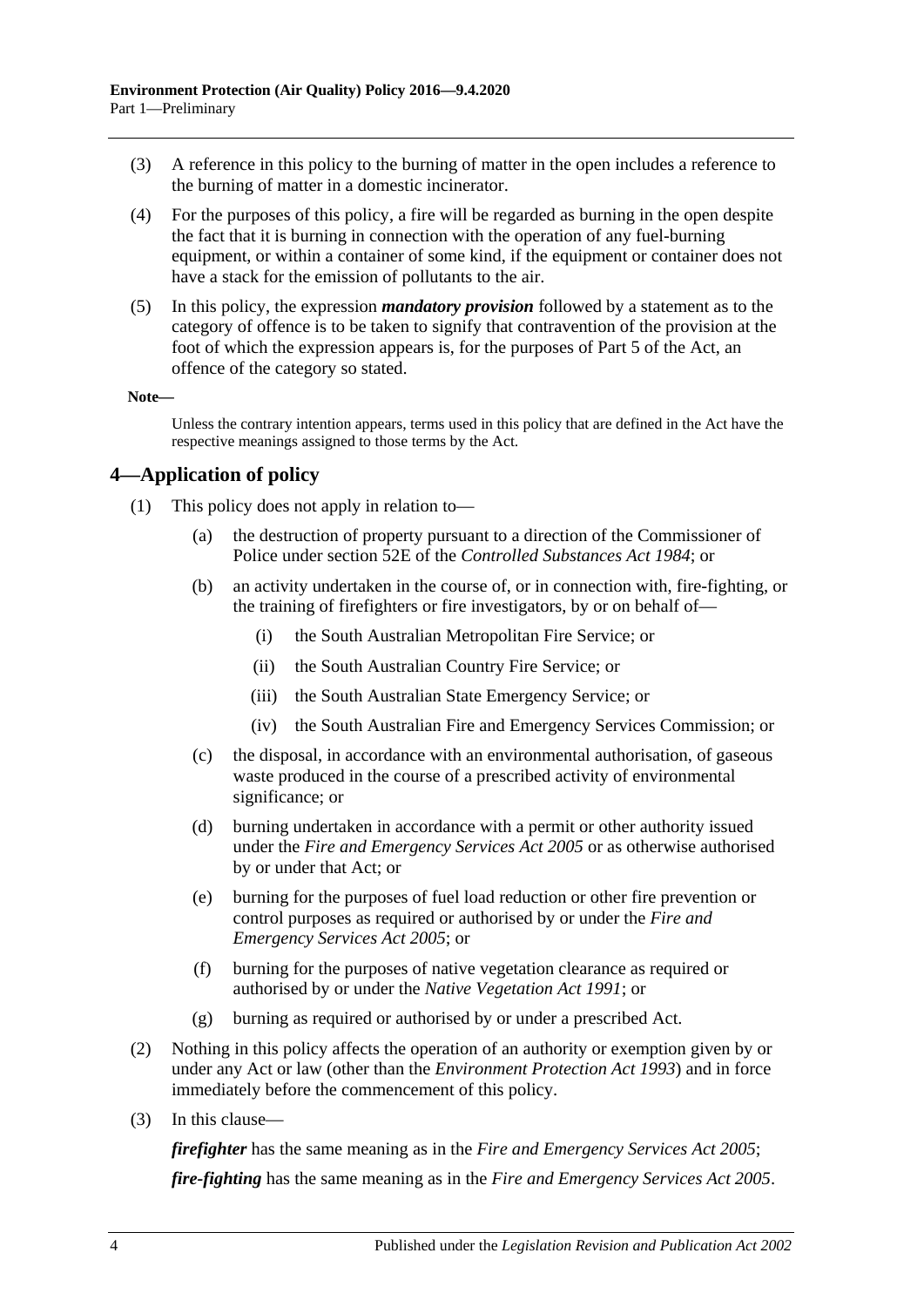## <span id="page-4-0"></span>**Part 2—Air quality measures**

## <span id="page-4-1"></span>**Division 1—Burning offences**

### <span id="page-4-3"></span><span id="page-4-2"></span>**5—Burning in the open in council areas**

(1) A person must not cause or permit the burning of matter by fire in the open on any land within a council area.

Mandatory provision: Category B offence.

- <span id="page-4-5"></span><span id="page-4-4"></span>(2) However—
	- (a) [subclause](#page-4-3) (1) does not prevent a person from carrying out the following burning activities within a metropolitan council area or within a township in a non-metropolitan council area:
		- (i) lighting or maintaining a fire using charcoal, dry wood or other dry plant material for the purpose of preparing food or beverages;
		- (ii) burning charcoal (but not wood or other plant material) in a brazier, chiminea or fire pit for domestic heating;
		- (iii) burning agriculture or forestry waste, burning off vegetation for fire prevention or control, or burning vegetation for any other purpose, outside a fire danger season, provided that—
			- (A) the burning activity is carried out in accordance with a burning permit issued under [clause](#page-5-0) 6; and
			- (B) the person complies with any mandatory measures of a prescribed burning code of practice that apply in relation to the burning activity; and
			- (C) the person has regard to any recommended measures of a prescribed burning code of practice that apply in relation to the burning activity; and
	- (b) [subclause](#page-4-3) (1) does not prevent a person from carrying out the following burning activities within a non-metropolitan council area (other than a township):
		- (i) lighting or maintaining a fire in the open on land using charcoal, dry wood or other dry plant material—
			- (A) for the purpose of preparing food or beverages; or
			- (B) for a campfire or barbecue in the course of camping, scouting or a similar outdoor recreational activity;
		- (ii) burning charcoal, dry wood or other dry plant material in a brazier, chiminea or fire pit for domestic heating;
		- (iii) burning agriculture or forestry waste, burning off vegetation for fire prevention or control, or burning vegetation for any other purpose, outside a fire danger season, provided that—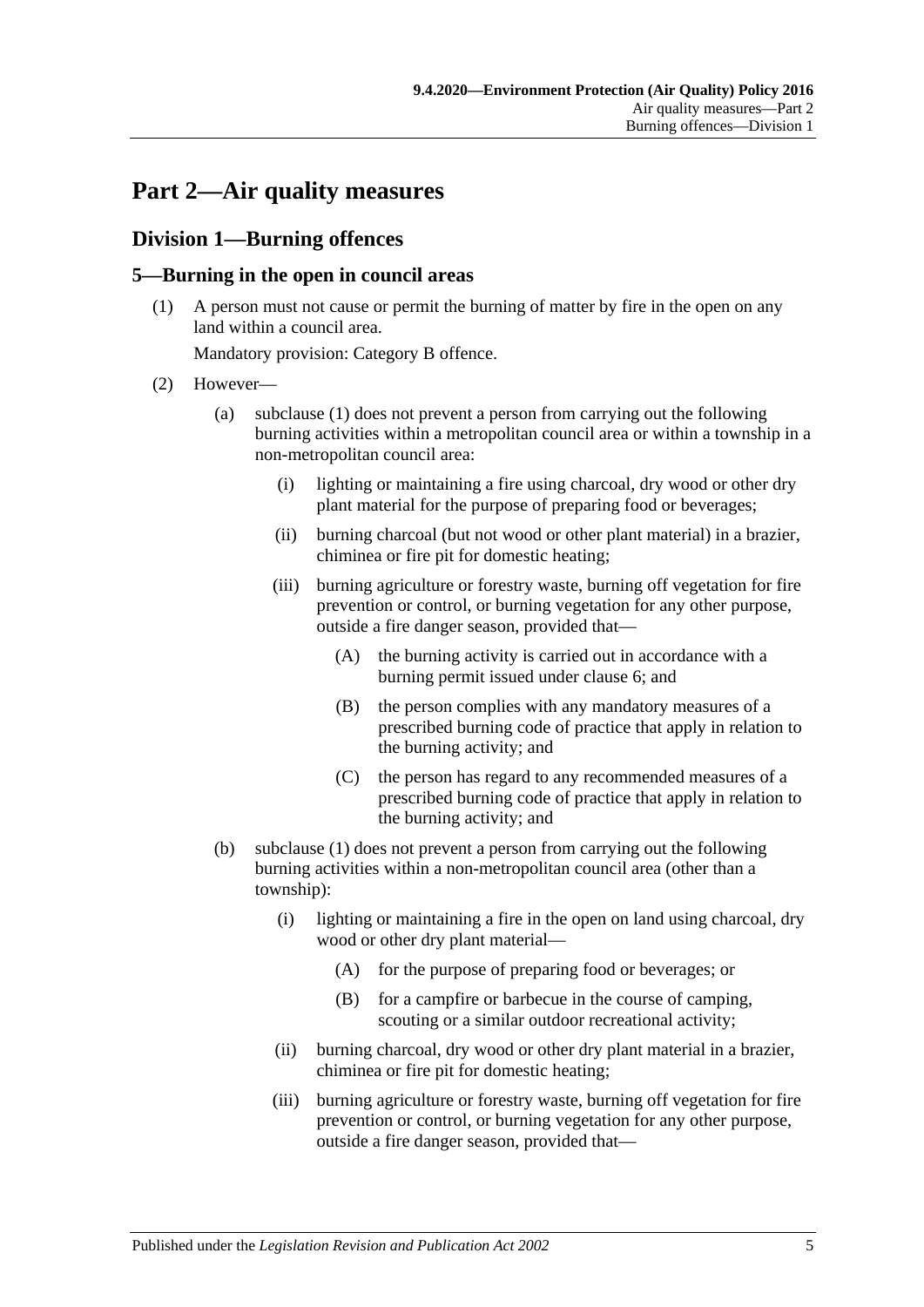- (A) the burning activity takes place only on land owned or occupied by the person or on land with the consent or authority of the owner or occupier; and
- (B) the person complies with any mandatory measures of a prescribed burning code of practice that apply in relation to the burning activity; and
- (C) the person has regard to any recommended measures of a prescribed burning code of practice that apply in relation to the burning activity.
- (3) For the purposes of [subclause](#page-4-4)  $(2)(a)(i)$  and  $(b)(i)$ , a fire will not be taken to be for the purpose of preparing food or beverages unless the fire is of a size, and has been built in a way, that reasonably corresponds to that purpose.
- (4) This clause—
	- (a) applies subject to any ban, prohibition, restriction or other requirement under the *Fire [and Emergency Services Act](http://www.legislation.sa.gov.au/index.aspx?action=legref&type=act&legtitle=Fire%20and%20Emergency%20Services%20Act%202005) 2005*, the *[Native Vegetation Act](http://www.legislation.sa.gov.au/index.aspx?action=legref&type=act&legtitle=Native%20Vegetation%20Act%201991) 1991* or a prescribed Act; and
	- (b) does not apply in relation to the burning of a prohibited substance.
- (5) In this clause—

*metropolitan Adelaide* has the same meaning as in the *[Development Act](http://www.legislation.sa.gov.au/index.aspx?action=legref&type=act&legtitle=Development%20Act%201993) 1993*;

*metropolitan council area* means a council area within metropolitan Adelaide;

*non-metropolitan council area* means a council area outside of metropolitan Adelaide;

*plant material* includes paper, cardboard and garden prunings;

*prescribed burning code of practice* means—

- (a) the *Broad Acre Burning Code of Practice April 2015* prepared by the South Australian Country Fire Service; or
- (b) the *Vegetation Pile Burning Code of Practice April 2015* prepared by the South Australian Country Fire Service;

*township* has the same meaning as in the *[Local Government Act](http://www.legislation.sa.gov.au/index.aspx?action=legref&type=act&legtitle=Local%20Government%20Act%201999) 1999*.

#### <span id="page-5-0"></span>**6—Burning permits**

- (1) The Authority or relevant council delegate may issue a permit (a *burning permit*) authorising a person or class of persons to carry out any 1 or more of the following burning activities within a council area outside of a fire danger season:
	- (a) burning agriculture or forestry waste; or
	- (b) burning off vegetation for fire prevention or control; or
	- (c) burning vegetation for any other purpose.
- (2) An application for a burning permit must be made in writing in a manner and form determined by the Authority or relevant council delegate.
- <span id="page-5-1"></span>(3) A burning permit—
	- (a) is issued—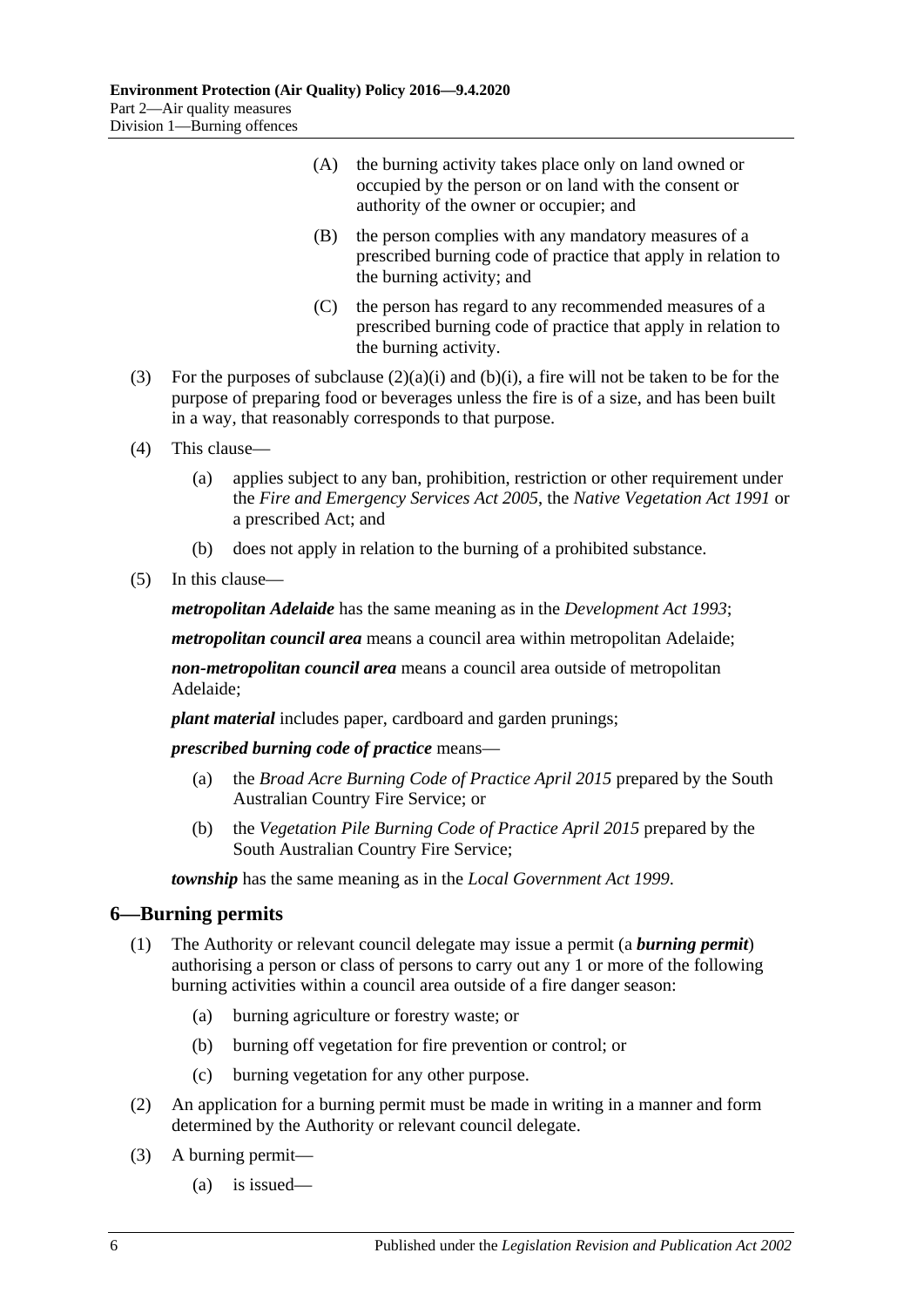- (i) by notice in writing to the person to whom the permit applies; or
- (ii) by notice published on the relevant council's website and in a newspaper circulating within the council area; and
- (b) must specify the conditions to which the permit is subject, which may include—
	- (i) a condition requiring the burning activity to take place only during specified times or periods, under specified circumstances or in a specified manner; or
	- (ii) a condition permitting only specified matter or a specified class of matter to be burned; or
	- (iii) any other condition considered necessary or desirable to control or minimise air pollution from the burning activity; and
- (c) cannot authorise a person to carry out a burning activity on land if the person is not the owner or occupier of the land or does not have the consent or authority of the owner or occupier; and
- (d) cannot authorise the burning of a prohibited substance; and
- (e) comes into operation on the day on which it is issued or such later date as may be specified in the permit; and
- (f) remains in force according to its terms for a period specified in the permit or until revoked; and
- (g) may be varied or revoked at any time by further notice given in the same manner as for its issuing (under [paragraph](#page-5-1) (a)).
- (4) An application for a burning permit may be refused on the grounds that the applicant is not a suitable person to be issued with such a permit.
- (5) The fact that the holder of a burning permit has complied with the conditions of the permit does not of itself—
	- (a) relieve the holder from liability for any loss, damage or harm caused by a fire lit under the authority of the permit; or
	- (b) prevent proceedings for enforcement of the general environmental duty under section 25 of the Act, or for any offence under the Act, in relation to the burning activity.
- (6) In this clause—

*relevant council delegate*, for a burning permit authorising a burning activity within a council area, means—

- (a) if the council for the area is an administering agency—
	- (i) that administering agency; or
	- (ii) any person or body (as contemplated under section 18C of the Act) to which that administering agency's functions under this clause have been delegated; or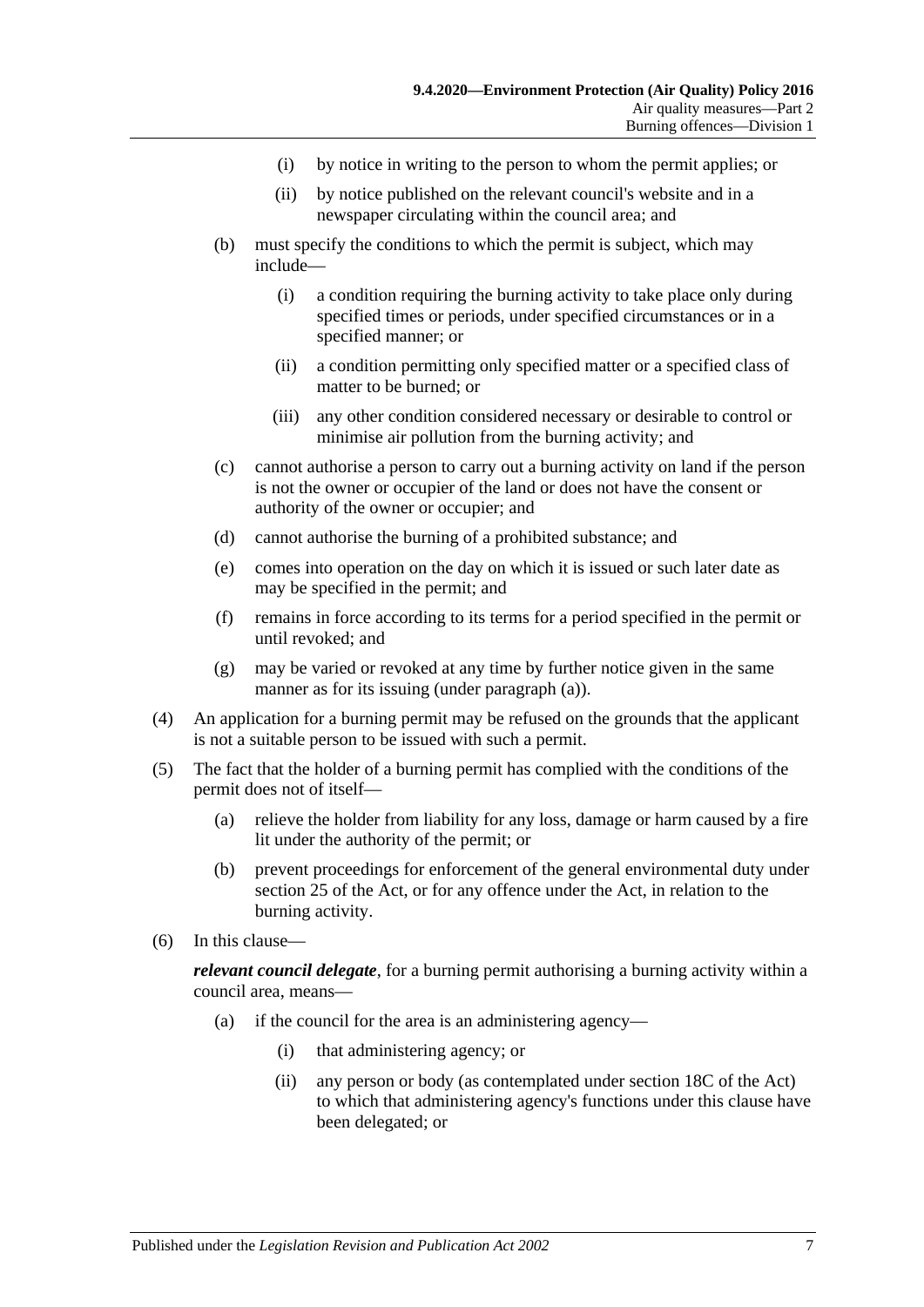- (b) any council, officer of the council or other person or body (as contemplated under section 115 of the Act) to which the Authority's powers or functions under this clause have been delegated; or
- (c) an authorised officer, appointed by the council, who is authorised to exercise powers under this clause.

### <span id="page-7-5"></span><span id="page-7-0"></span>**7—Burning of prohibited substances**

(1) A person must not cause or permit the burning of a substance listed in [Schedule](#page-12-0) 1 (a *prohibited substance*) by fire, whether inside a building or in the open.

Mandatory provision: Category B offence.

(2) [Subclause](#page-7-5) (1) does not apply in relation to the burning of a prohibited substance by fire in accordance with an environmental authorisation.

#### <span id="page-7-1"></span>**8—Environmental harm**

For the purposes of section  $5(1)(c)$  of the Act, the emission to the environment of ash or other residual matter caused by burning a prohibited substance by fire in contravention of [clause](#page-7-0) 7 is declared to constitute environmental harm.

## <span id="page-7-2"></span>**Division 2—Solid fuel heaters**

#### <span id="page-7-6"></span><span id="page-7-3"></span>**9—Sale of solid fuel heaters**

- <span id="page-7-7"></span>(1) A person must not sell a solid fuel heater unless—
	- (a) the heater is marked as being compliant with AS/NZS 4012:2014 and AS/NZS 4013:2014; and
	- (b) a certificate of compliance exists in relation to the heater; and
	- (c) in the case of the sale to a person whose business includes the wholesale or retail sale of heaters, a copy of the certificate has been given to the purchaser.

Mandatory provision: Category B offence.

- (2) If the Authority is satisfied that an overseas standard applies to the solid fuel heater and contains measures that are equivalent to, or more stringent than, a standard referred to in [subclause](#page-7-6) (1), the Authority may determine that this clause applies as if a reference to that standard so referred to were a reference to the overseas standard.
- (3) This clause does not apply in relation to a solid fuel heater that is a fixture in premises that are being sold.

#### <span id="page-7-4"></span>**10—Installation of solid fuel heaters**

- (1) A person must not install a solid fuel heater unless the heater is marked as being compliant with AS/NZS 4012:2014 and AS/NZS 4013:2014. Mandatory provision: Category B offence.
- (2) A person must, when installing a solid fuel heater, comply with any mandatory measures of AS/NZS 2918:2001, AS/NZS 4012:2014 and AS/NZS 4013:2014 that apply in relation to the installation of solid fuel heaters of that kind.

Mandatory provision: Category B offence.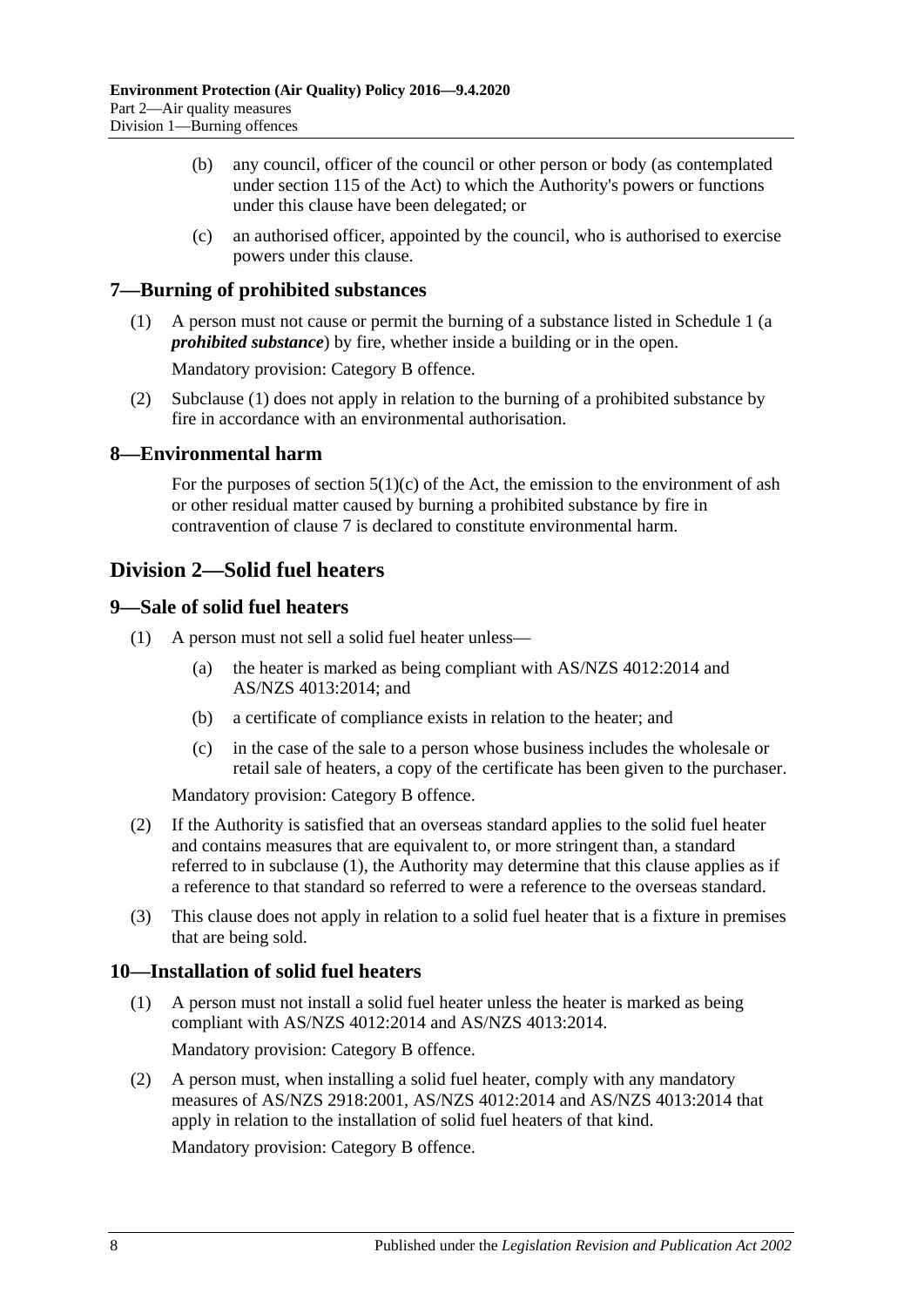- (3) A person must, when installing a solid fuel heater, have regard to any recommended measures of AS/NZS 2918:2001, AS/NZS 4012:2014 and AS/NZS 4013:2014 that apply in relation to the installation of solid fuel heaters of that kind.
- (4) If the Authority is satisfied that an overseas standard applies to the solid fuel heater and contains measures that are equivalent to, or more stringent than, a standard referred to in a preceding provision in this clause, the Authority may determine that the provision applies as if a reference to that standard so referred to were a reference to the overseas standard.

## <span id="page-8-0"></span>**11—Interference with solid fuel heaters**

- (1) A person must not—
	- (a) alter, or cause or permit the alteration of, the structure, exhaust system or air inlet of a solid fuel heater in relation to which a certificate of compliance exists; or
	- (b) mark a heater, or cause or permit a heater to be marked, as being compliant with the solid fuel heater standards referred to in clause  $9(1)(a)$  if the heater is not of a model that is the subject of a certificate of compliance to that effect.

Mandatory provision: Category B offence.

(2) Nothing in this clause prevents a person from carrying out genuine repair work on a heater.

### <span id="page-8-3"></span><span id="page-8-1"></span>**12—Prevention of excessive smoke**

(1) The owner or occupier of premises at which a solid fuel heater is used must not cause or permit excessive smoke to be emitted to the air from the heater.

Mandatory provision: Category B offence.

(2) Without limiting the circumstances in which smoke may be taken to be excessive for the purposes of [subclause](#page-8-3) (1), smoke emitted to the air from a solid fuel heater will be taken to be excessive if a visible plume of smoke extends into the air from the flue or chimney of the heater for a continuous period of not less than 10 minutes, including a period of not less than 30 seconds when the plume extends into the air at least 10 metres from the point at which the smoke is emitted from the flue or chimney.

## <span id="page-8-5"></span><span id="page-8-2"></span>**13—Sale of green firewood etc**

(1) Subject to [subclause](#page-8-4) (2), a person must not cause or permit the sale of firewood or other solid fuel for use in a solid fuel heater if the moisture content of the firewood or other solid fuel exceeds 25% dry weight (when measured in accordance with AS/NZS 1080.1:2012).

Mandatory provision: Category B offence.

<span id="page-8-4"></span>(2) [Subclause](#page-8-5) (1) does not apply to the sale of firewood or other solid fuel to a wholesaler or retailer of firewood or solid fuel.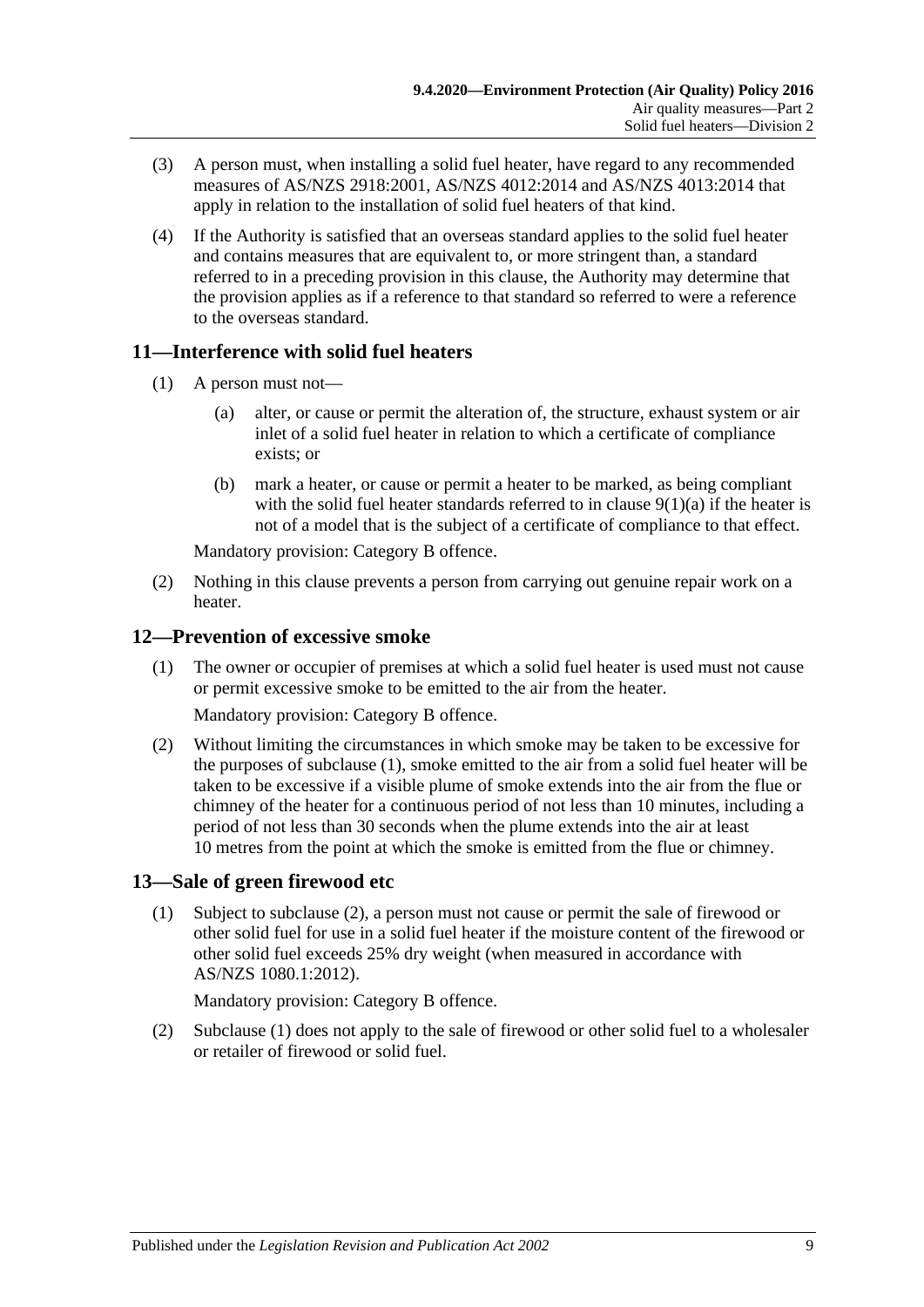<span id="page-9-2"></span>(3) If a retailer stores firewood or other solid fuel with a moisture content exceeding 25% dry weight (when measured in accordance with AS/NZS 1080.1:2012) on retail premises, the firewood or other solid fuel must be kept in a separate area that is clearly marked by a sign stating that the firewood or other solid fuel in that area is not available for retail sale.

Mandatory provision: Category B offence.

- (4) A retailer commits an offence against [subclause](#page-8-5) (1) or [\(3\)](#page-9-2) if a selection of 10 or more pieces of the wood or other solid fuel available for retail sale on the retailer's premises exceeds 25% dry weight (when measured in accordance with AS/NZS 1080.1:2012).
- (5) In this clause—

*retail premises*, in relation to firewood or other solid fuel, includes any place or vehicle occupied by the retailer for the purpose of selling the firewood or solid fuel.

## <span id="page-9-0"></span>**Division 3—Localised air quality objectives**

#### <span id="page-9-3"></span><span id="page-9-1"></span>**14—Localised air quality objectives**

- (1) The Authority may, by amendment of this policy under [clause](#page-10-4) 17, declare that localised air quality objectives apply within a designated area of the State.
- (2) A declaration under [subclause](#page-9-3) (1)—
	- (a) must specify—
		- (i) the designated area, by map or description (or both); and
		- (ii) the air quality objectives sought to be achieved by the declaration; and
		- (iii) the class of persons to which the declaration applies; and
	- (b) may specify—
		- (i) measures for achieving the air quality objectives, including—
			- (A) mandatory or recommended measures regarding emission concentrations for particular pollutants; and
			- (B) any other mandatory or recommended measures; or
		- (ii) the testing, monitoring or modelling methodology to be used in determining compliance with the measures.
- (3) A person to whom a declaration under [subclause](#page-9-3) (1) applies must comply with any mandatory measures specified in the declaration.

Mandatory provision: Category B offence.

- (4) A person to whom a declaration under [subclause](#page-9-3) (1) applies must have regard to any recommended measures specified in the declaration.
- (5) If another provision of this policy is inconsistent with a declaration under [subclause](#page-9-3) (1), the former will not apply to the extent of the inconsistency.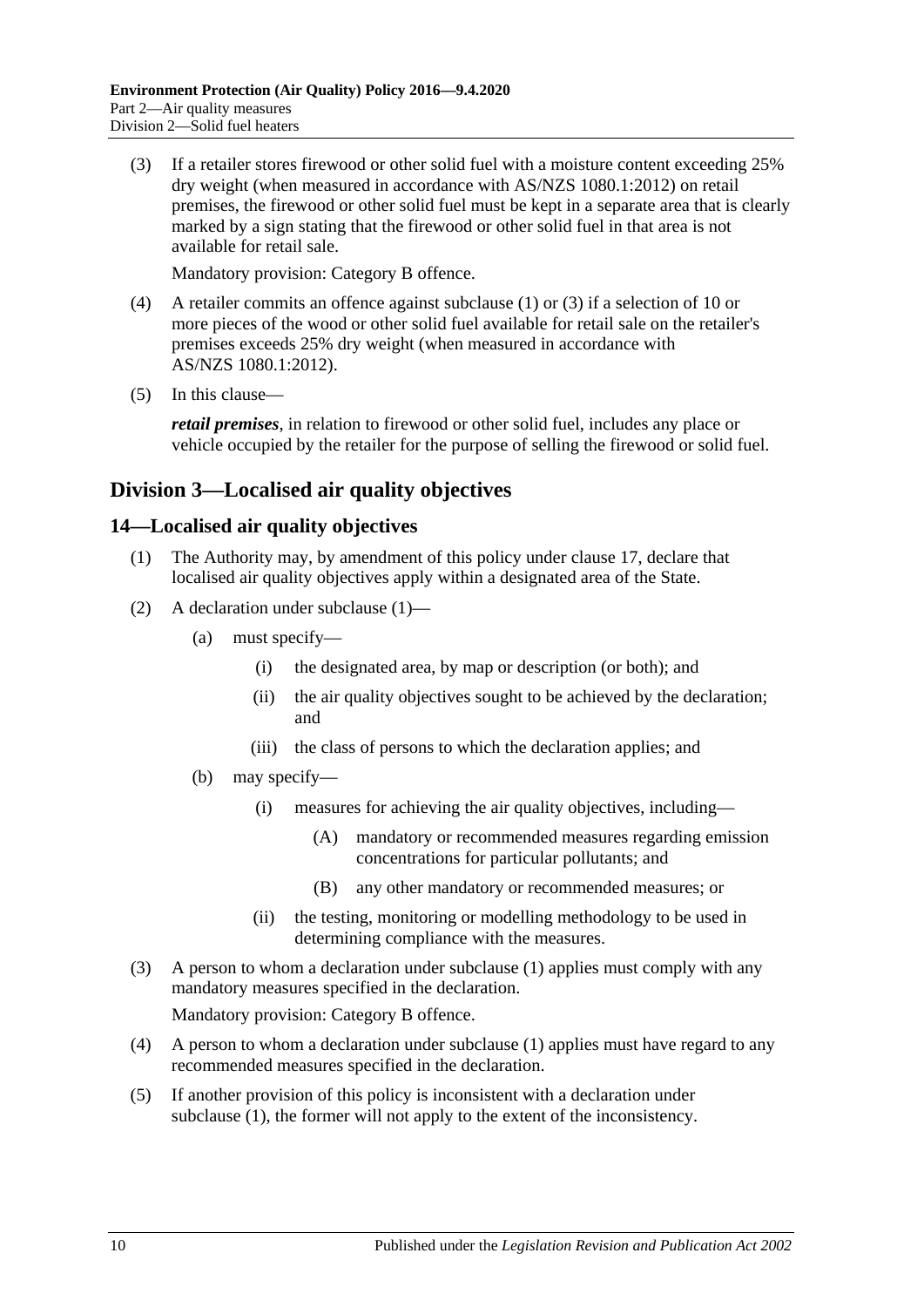## <span id="page-10-0"></span>**Division 4—Miscellaneous**

#### <span id="page-10-1"></span>**15—Taking reasonable and practicable measures to avoid emissions from premises**

- (1) The occupier of premises (other than domestic premises) must ensure that the emission of pollutants to air from the premises is not caused through any failure to take reasonable and practicable measures—
	- (a) to maintain fuel-burning equipment, control equipment or any other plant or equipment in an efficient condition; or
	- (b) to operate fuel-burning equipment, control equipment or any other plant or equipment in a proper and efficient manner; or
	- (c) to carry out maintenance of fuel-burning equipment, control equipment or any other plant or equipment in a proper and efficient manner; or
	- (d) to process, handle, move or store goods or materials in or on the premises in a proper and efficient manner.

Mandatory provision: Category B offence.

(2) In this clause—

*control equipment* means any device that controls, limits, measures, records or indicates air pollution;

*fuel-burning equipment* means any machine, engine, apparatus or structure in which, or in the operation of which, combustible material is burned, but does not include a motor vehicle.

#### <span id="page-10-5"></span><span id="page-10-2"></span>**16—Testing points**

- (1) The Authority or another administering agency may, by notice in writing to the occupier of premises (other than domestic premises) at which an activity is carried on that causes the emission of pollutants to the air, fix a suitable testing point at the premises to enable the Authority or another administering agency to evaluate the emissions from the premises.
- (2) An occupier to whom a notice has been given under [subclause](#page-10-5) (1) must ensure that the testing point is, at all times, in a suitable condition and available for testing on request by an authorised officer.

Mandatory provision: Category B offence.

## <span id="page-10-3"></span>**Part 3—Matters relating to Part 5 of Act**

#### <span id="page-10-4"></span>**17—Amendment of policy by Gazette notice under section 32 of Act**

- <span id="page-10-6"></span>(1) Pursuant to section  $32(1)(c)$  of the Act, this policy may be amended by the Minister, by notice in the Gazette—
	- (a) so as to modify the definition of *prescribed burning code of practice* for the purposes of [clause](#page-4-2) 5; or
	- (b) so as to modify the references to the moisture content of firewood or other solid fuel in [clause](#page-8-2) 13 from "25%" to a lower percentage; or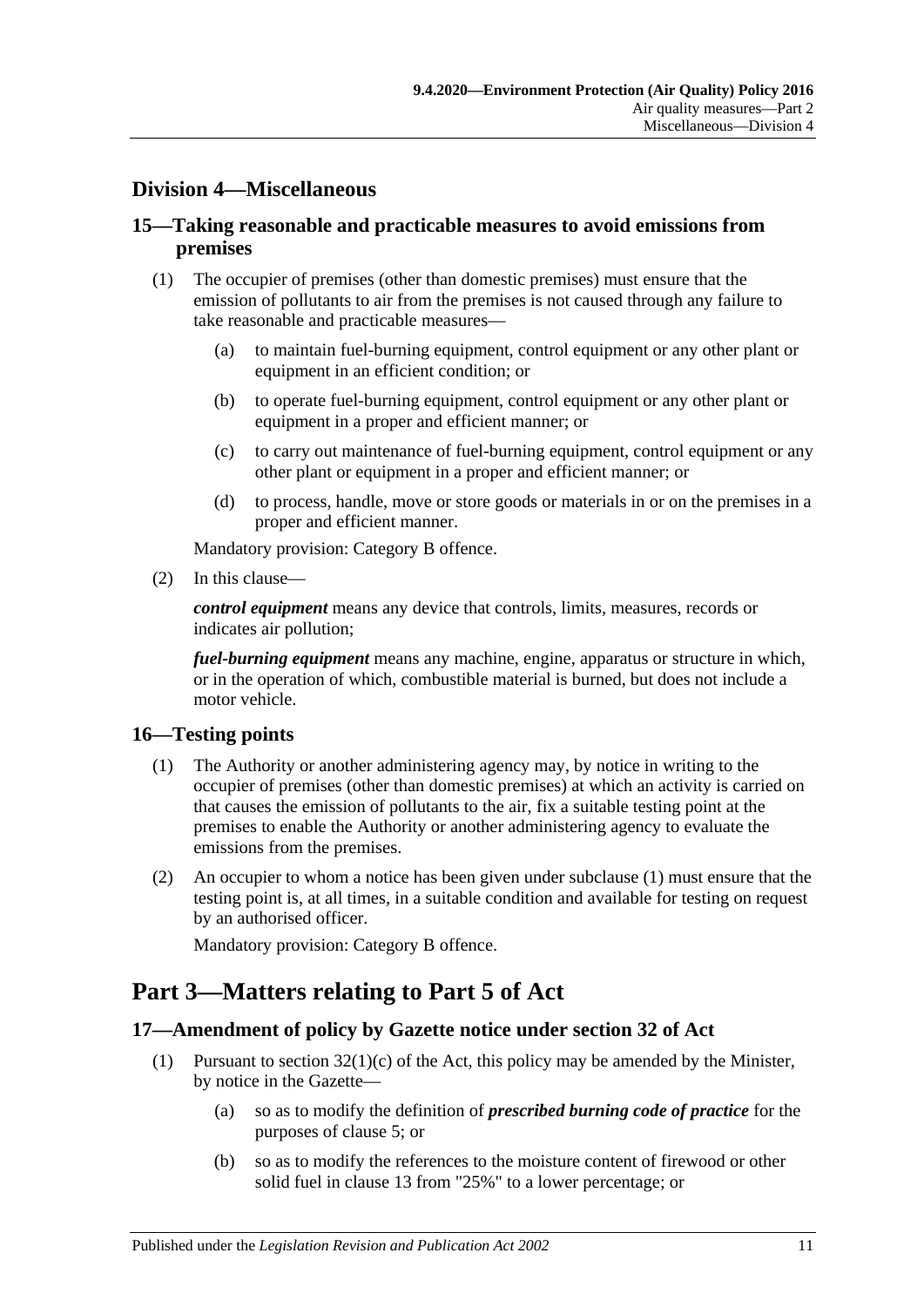- <span id="page-11-2"></span>(c) so as to declare, for the purposes of [clause](#page-9-1) 14, that localised air quality objectives apply within a designated area of the State;
- (d) so as to modify any Schedule in this policy (other than [Schedule](#page-22-0) 5); or
- (e) as a consequence of—
	- (ii) the amendment, revocation or substitution of a code, standard, guidelines or other document, referred to in the policy; or
- (f) so as to make any other amendments (including amendment of [Part](#page-1-0) 1) as a consequence of an amendment referred to in a preceding subparagraph.
- (2) An amendment is to be in the form of a textual amendment and, as such, a provision may be deleted from, substituted in or inserted into the policy and material may be deleted from, substituted in or inserted into a provision of the policy.
- (3) The Authority cannot make a recommendation to the Minister for an amendment referred to in this clause unless—
	- (a) the proposal has been reduced to writing, clearly setting out the purpose and likely impact of and reasons for the proposed amendment; and
	- (b) in addition, in the case of an amendment under [subclause](#page-10-6)  $(1)(b)$ or [\(c\)—](#page-11-2)consultation has been undertaken as follows:
		- (i) relevant organisations and industries and the community likely to be affected by the proposed amendment have been consulted;
		- (ii) the views expressed by those consulted have been considered by the Authority and communicated to the Minister.

## <span id="page-11-0"></span>**Part 4—Matters relating to Part 6 of Act**

#### <span id="page-11-1"></span>**18—Matters relating to Part 6 of Act**

- <span id="page-11-4"></span><span id="page-11-3"></span>(1) In determining any matters under Part 6 of the Act in relation to an activity (including a related development), the Authority must take into account the following matters (to the extent to which they are relevant):
	- (a) *ground level concentrations*—whether the activity has resulted, or may result, in the concentration of a pollutant specified in column 1 of the table in [Schedule](#page-13-2) 2 clause 2 exceeding the maximum concentrations specified in column 4 or 5 for that pollutant over the averaging time specified in column 3 for that pollutant (based on evaluations at ground level using a prescribed testing, assessment, monitoring or modelling methodology for the pollutant and activity);
	- (b) *odour levels*—whether the activity has resulted, or may result, in the number of odour units specified in column 2 of the table in [Schedule](#page-20-0) 3 being exceeded for the number of persons specified in column 1 over a 3 minute averaging time 99.9% of the time (based on evaluations at ground level using a prescribed testing, assessment, monitoring or modelling methodology for the pollutant and activity);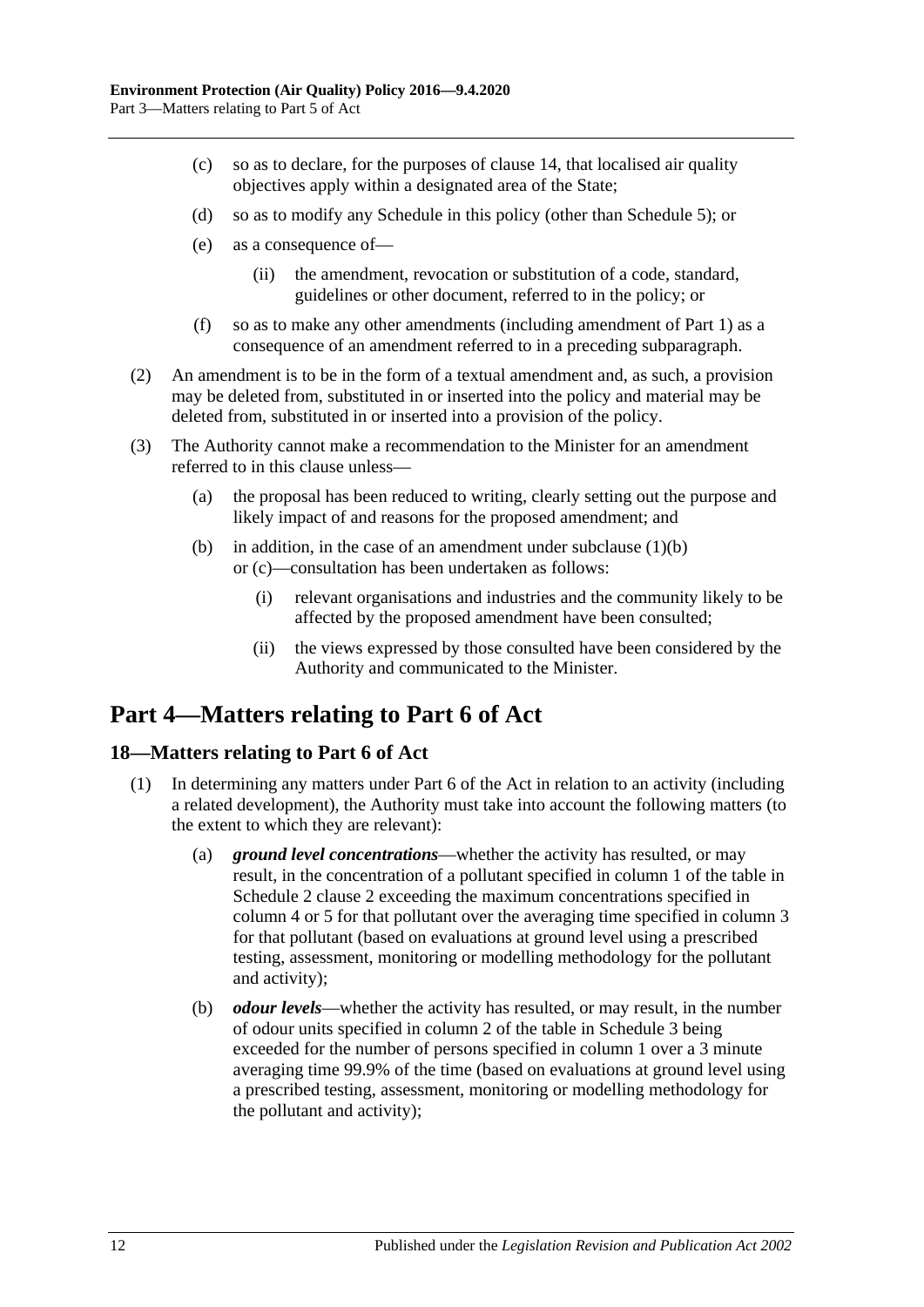- <span id="page-12-1"></span>(c) *stack emissions*—if the Authority is satisfied that it is not reasonably practicable or feasible to make evaluations in relation to the activity under [paragraph](#page-11-3) (a) or [\(b\)—](#page-11-4)whether the activity (being an activity specified in column 2 of the table in [Schedule](#page-20-1) 4) has resulted, or may result, in the emission to air of a pollutant specified in column 1 of the table in [Schedule](#page-20-1) 4—
	- (i) at a level exceeding that specified for the pollutant in column 3; or
	- (ii) in contravention of a requirement (if any) specified for the pollutant in column 4,

(based on evaluations at the stack using a prescribed testing, assessment, monitoring or modelling methodology for the pollutant and activity);

- (d) *evaluation distances*—whether the assessment requirements set out in the document entitled *Evaluation Distances for Effective Air Quality and Noise Management 2016* prepared by the Authority give rise to requirements for separation distances between the activity and other premises;
- (e) *localised air quality objectives*—any localised air quality objectives (within the meaning of [clause](#page-9-1) 14) that apply in relation to the activity;
- (f) *any other kind of air pollution*—whether the activity has resulted or may result in the pollution of the air in any other manner;
- (g) *requirements to be imposed on all relevant persons*—the requirements that should, in the event of an environmental authorisation being granted, be imposed on all relevant persons for the purposes of preventing or minimising the pollution of the air or its harmful effects.
- (2) In this clause—

*prescribed testing, assessment, monitoring or modelling methodology*, for a pollutant or activity, means—

- (a) a testing, assessment, monitoring or modelling methodology set out for the pollutant or activity in—
	- (i) *Ambient Air Quality Assessment 2016* prepared by the Authority; or
	- (ii) *Emission Testing Methodology for Air Pollution 2012* prepared by the Authority; or
- (b) some other testing, assessment, monitoring or modelling methodology approved by the Authority for the pollutant or activity.

## <span id="page-12-0"></span>**Schedule 1—Prohibited substances**

A listed waste (ie waste of a kind specified in Schedule 1 Part B of the Act)

Copper chromium arsenate or other timber preservation chemicals

Plastics

Tyre waste

A substance or material containing, or contaminated with, any substance listed above.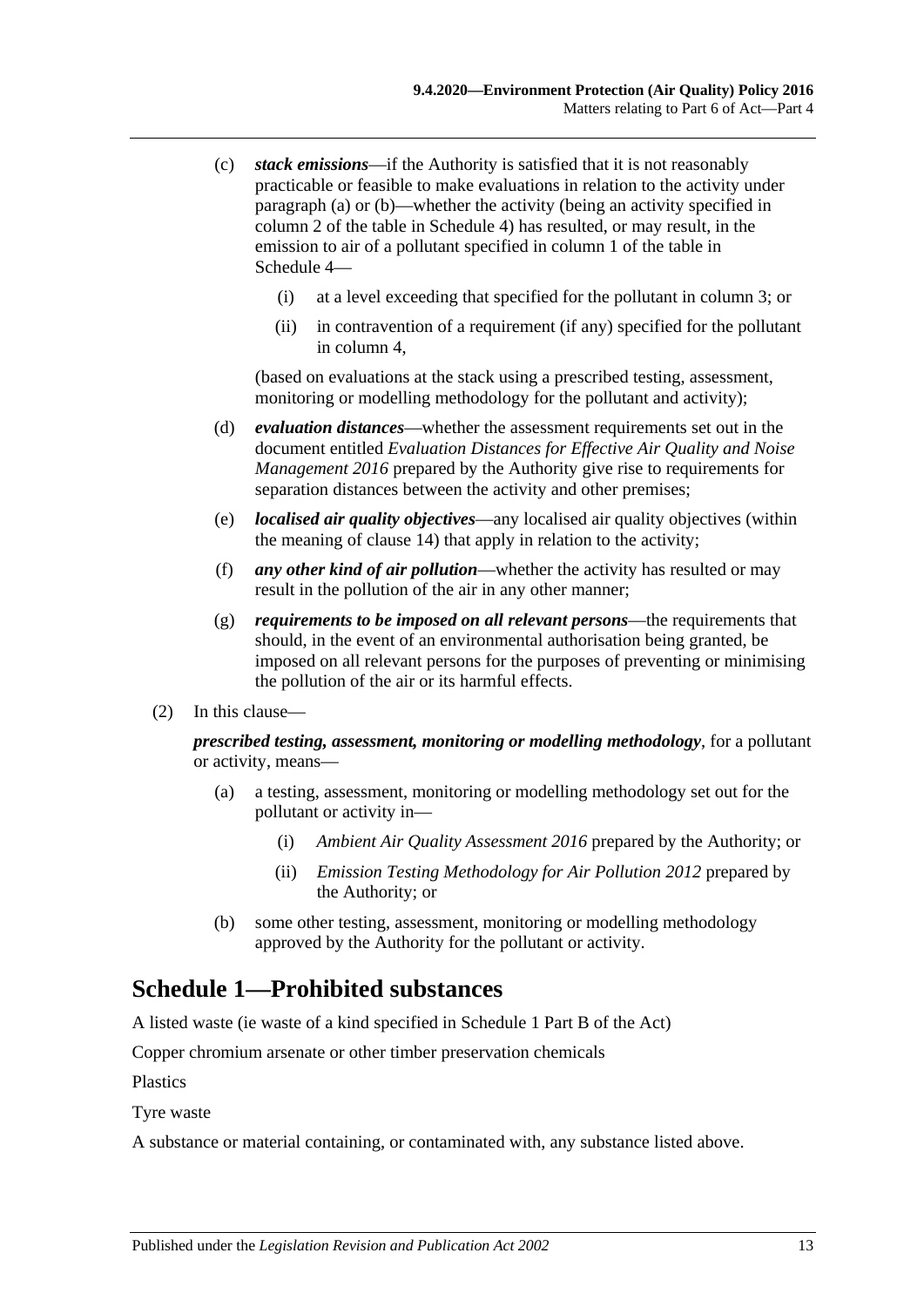# <span id="page-13-0"></span>**Schedule 2—Ground level concentrations (clause [18\(1\)\(a\)\)](#page-11-3)**

#### <span id="page-13-1"></span>**1—Interpretation**

(1) In this Schedule—

*IARC* means the International Agency for Research on Cancer;

*USEPA* means the United States Environmental Protection Agency.

(2) A reference to a classification specified in column 2 of the table in [clause](#page-13-2) 2 followed by "(IARC)" or "(USEPA)" is a reference to that classification as determined by IARC or USEPA (as the case may be).

#### <span id="page-13-2"></span>**2—Ground level concentrations**

| <b>Pollutant</b>                                      | <b>Classification</b>            | <b>Averaging</b><br>time | <b>Maximum</b><br>concentration<br>$(mg/m3$ unless<br>otherwise<br>specified) | <b>Maximum</b><br>concentration<br>(ppm) |
|-------------------------------------------------------|----------------------------------|--------------------------|-------------------------------------------------------------------------------|------------------------------------------|
| Acetaldehyde                                          | Odour                            | 3 minutes                | 0.083                                                                         | 0.042                                    |
|                                                       | Toxicity                         | 3 minutes                | 6.44                                                                          | 3.2                                      |
| Acetic acid                                           | Odour                            | 3 minutes                | 0.55                                                                          | 0.20                                     |
|                                                       | Toxicity                         | 3 minutes                | 0.9                                                                           | 0.32                                     |
| Acetone                                               | Toxicity                         | 3 minutes                | 44                                                                            | 16.7                                     |
| Acrolein                                              | extremely toxic<br>(USEPA)       | 3 minutes                | 0.00084                                                                       | 0.00033                                  |
| Acrylic acid                                          | Toxicity                         | 3 minutes                | 0.22                                                                          | 0.067                                    |
| Acrylonitrile                                         | Group 2B<br>carcinogen<br>(IARC) | 3 minutes                | 0.015                                                                         | 0.0067                                   |
| Alpha chlorinated<br>toluenes and benzoyl<br>chloride | Group 2A<br>carcinogen<br>(IARC) | 3 minutes                | 0.019                                                                         | 0.0033                                   |
| Ammonia                                               | Toxicity                         | 3 minutes                | 0.66                                                                          | 0.83                                     |
| Aniline                                               | Toxicity                         | 3 minutes                | 0.27                                                                          | 0.067                                    |
| Antimony and<br>compounds                             | Toxicity                         | 3 minutes                | 0.019                                                                         |                                          |
| Arsenic and compounds                                 | Group 1<br>carcinogen<br>(IARC)  | 3 minutes                | 0.00019                                                                       |                                          |
| Asbestos                                              | Group 1<br>carcinogen<br>(IARC)  | 3 minutes                | 0.33 fibres/litre                                                             |                                          |
| Asphalt (petroleum)<br>fumes                          | Toxicity                         | 3 minutes                | 0.19                                                                          |                                          |
| Barium (soluble<br>compound)                          | Toxicity                         | 3 minutes                | 0.019                                                                         |                                          |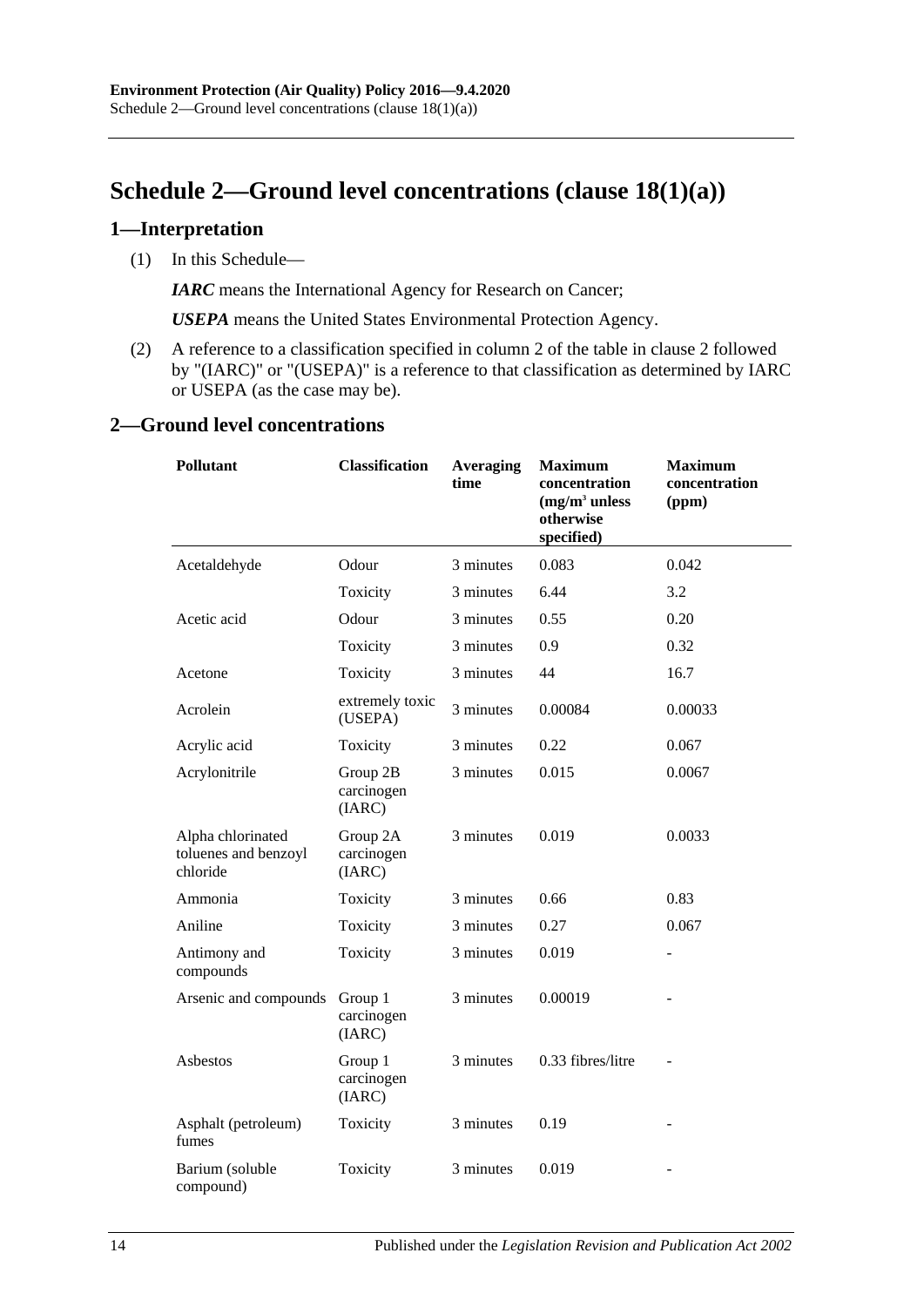Ground level concentrations (clause 18(1)(a))—Schedule 2

| <b>Pollutant</b>                                                          | <b>Classification</b>                        | <b>Averaging</b><br>time |                               | <b>Maximum</b><br>concentration<br>(ppm) |  |
|---------------------------------------------------------------------------|----------------------------------------------|--------------------------|-------------------------------|------------------------------------------|--|
| Benzene                                                                   | Group 1<br>carcinogen<br>(IARC)              | 3 minutes                | 0.058                         | 0.017                                    |  |
|                                                                           |                                              | 12 months                | 0.01                          | 0.003                                    |  |
| Benzo $(a)$ pyrene as a<br>marker for polycyclic<br>aromatic hydrocarbons | Group 1<br>carcinogen<br>(IARC)              | 3 minutes                | 0.0008                        |                                          |  |
|                                                                           |                                              | 12 months                | $0.3$ nanogram/m <sup>3</sup> |                                          |  |
| Beryllium and<br>beryllium compounds                                      | Group 1<br>carcinogen<br>(IARC)              | 3 minutes                | 0.000008                      |                                          |  |
| Biphenyl                                                                  | Toxicity                                     | 3 minutes                | 0.047                         | 0.0067                                   |  |
| Bromochloromethane                                                        | Toxicity                                     | 3 minutes                | 38                            | 6.7                                      |  |
| <b>Bromoform</b><br>(tribromomethane)                                     | Toxicity                                     | 3 minutes                | 0.19                          | 0.017                                    |  |
| Bromotrifluoromethane                                                     | Toxicity                                     | 3 minutes                | 222                           | 33                                       |  |
| 1,3-butadiene                                                             | Group 1<br>carcinogen<br>(IARC)              | 3 minutes                | 0.08                          | 0.033                                    |  |
| n-Butanol                                                                 | Odour                                        | 3 minutes                | 0.98                          | 0.3                                      |  |
|                                                                           | Toxicity                                     | 3 minutes                | 5.57                          | 1.7                                      |  |
| n-Butyl acetate                                                           | Odour                                        | 3 minutes                | 2.02                          | 0.39                                     |  |
|                                                                           | Toxicity                                     | 3 minutes                | 26                            | 5.0                                      |  |
| Butyl acrylate                                                            | Odour                                        | 3 minutes                | 0.2                           | 0.035                                    |  |
| Butyl mercaptan                                                           | Odour                                        | 3 minutes                | 0.013                         | 0.004                                    |  |
|                                                                           | Toxicity                                     | 3 minutes                | 0.066                         | 0.017                                    |  |
| Cadmium and cadmium<br>compounds                                          | Toxicity;<br>Group 1<br>carcinogen<br>(IARC) | 3 minutes                | 0.000036                      |                                          |  |
| Carbon black                                                              | Toxicity                                     | 3 minutes                | 0.11                          |                                          |  |
| Carbon disulphide                                                         | Odour                                        | 3 minutes                | 0.14                          | 0.042                                    |  |
|                                                                           | Toxicity                                     | 3 minutes                | 1.02                          | 0.32                                     |  |
| Carbon monoxide                                                           | Toxicity                                     | 1 hour                   | 31.24                         | 25                                       |  |
|                                                                           |                                              | 8 hours                  | 11.25                         | 9.0                                      |  |
| Carbon tetrachloride<br>(tetrachloromethane)                              | Toxicity                                     | 3 minutes                | 0.023                         | 0.0033                                   |  |
| Chlorine                                                                  | Toxicity                                     | 3 minutes                | 0.11                          | 0.033                                    |  |
| Chlorine dioxide                                                          | Toxicity                                     | 3 minutes                | 0.01                          | 0.0033                                   |  |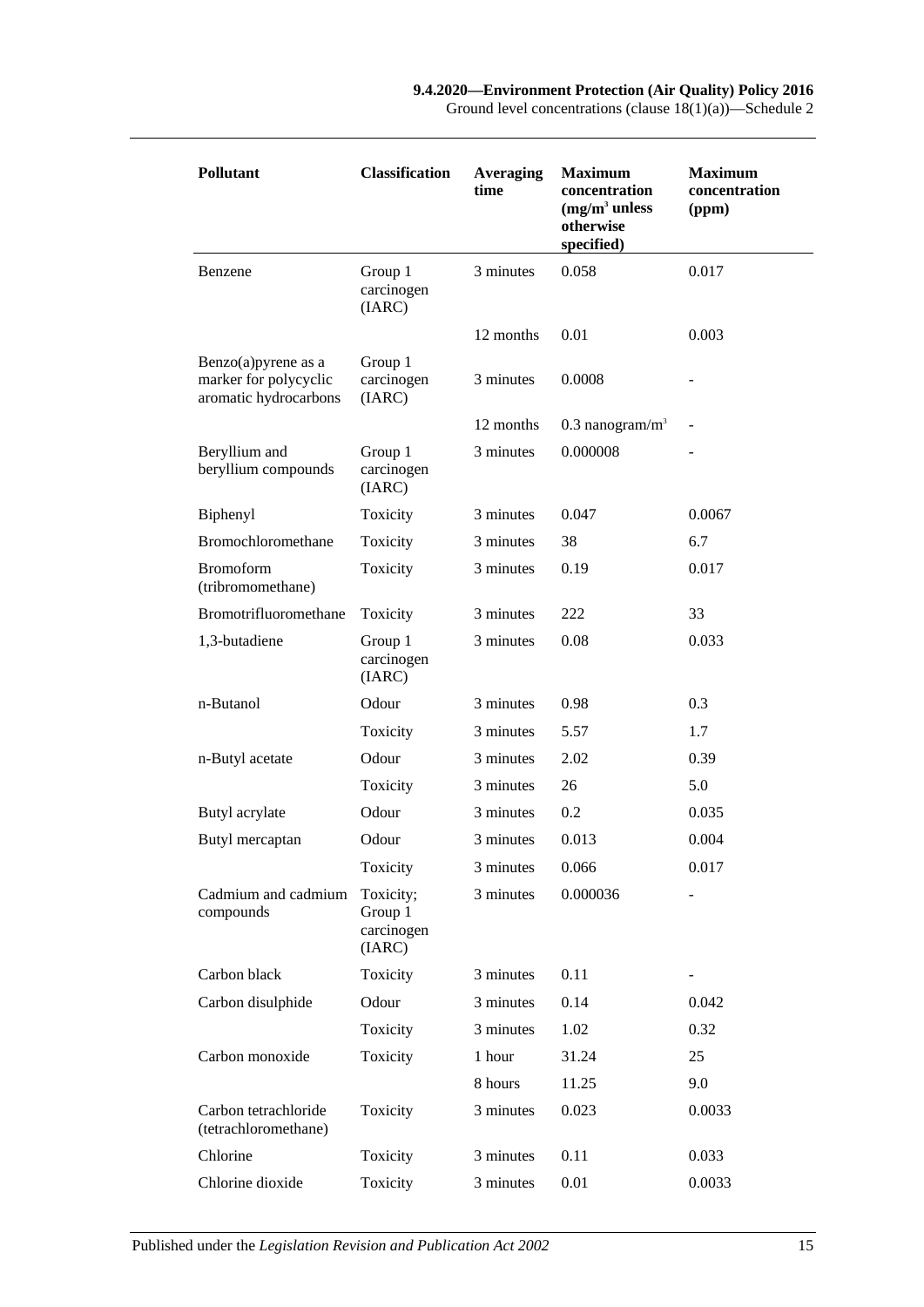#### **Environment Protection (Air Quality) Policy 2016—9.4.2020**

Schedule 2—Ground level concentrations (clause 18(1)(a))

| <b>Pollutant</b>                            | <b>Classification</b>                                   | <b>Averaging</b><br>time | <b>Maximum</b><br>concentration<br>$(mg/m3$ unless<br>otherwise<br>specified) | <b>Maximum</b><br>concentration<br>(ppm) |
|---------------------------------------------|---------------------------------------------------------|--------------------------|-------------------------------------------------------------------------------|------------------------------------------|
| Chlorobenzene                               | Odour                                                   | 3 minutes                | 0.22                                                                          | 0.042                                    |
|                                             | Toxicity                                                | 3 minutes                | 1.64                                                                          | 0.32                                     |
| Chloroform<br>(trichloromethane)            | Toxicity                                                | 3 minutes                | 1.75                                                                          | 0.33                                     |
| Chloromethane (methyl<br>chloride)          | Toxicity                                                | 3 minutes                | 3.7                                                                           | 1.7                                      |
| Chromium (III)<br>compounds                 | Toxicity                                                | 3 minutes                | 0.019                                                                         |                                          |
| Chromium VI<br>compounds                    | Group 1<br>carcinogen<br>(IARC)                         | 3 minutes                | 0.00019                                                                       |                                          |
| Copper dusts and mists                      | Toxicity                                                | 3 minutes                | 0.036                                                                         |                                          |
| Copper fume                                 | Toxicity                                                | 3 minutes                | 0.0073                                                                        |                                          |
| Cotton dust (raw)                           | Toxicity                                                | 3 minutes                | 0.0073                                                                        |                                          |
| Crotonaldehyde                              | Toxicity                                                | 3 minutes                | 0.22                                                                          | 0.067                                    |
| Cumene (isopropyl<br>benzene)               | Odour                                                   | 3 minutes                | 0.043                                                                         | 0.008                                    |
|                                             | Toxicity                                                | 3 minutes                | 8.8                                                                           | 1.6                                      |
| Cyclohexane                                 | Toxicity                                                | 3 minutes                | 38.2                                                                          | 10                                       |
| Cyclohexanol                                | Toxicity                                                | 3 minutes                | 7.5                                                                           | 1.7                                      |
| Cylohexanone                                | Odour                                                   | 3 minutes                | 0.53                                                                          | 0.12                                     |
|                                             | Toxicity                                                | 3 minutes                | 3.5                                                                           | 0.82                                     |
| Cynanide (as CN)                            | Toxicity                                                | 3 minutes                | 0.19                                                                          |                                          |
| Diacetone alcohol                           | Odour                                                   | 3 minutes                | 1.42                                                                          | 0.28                                     |
| o-Dichlorobenzene                           | Toxicity                                                | 3 minutes                | 10.9                                                                          | 1.7                                      |
| 1,2-dichloroethane<br>(ethylene dichloride) | Mutagen<br>(USEPA);<br>Group 2B<br>carcinogen<br>(IARC) | 3 minutes                | 0.14                                                                          | 0.033                                    |
| 1,2-Dichloroethylene                        | Toxicity                                                | 3 minutes                | 28.7                                                                          | 6.7                                      |
| Dichlorvos                                  | Toxicity                                                | 3 minutes                | 0.036                                                                         | 0.0033                                   |
| Diethylamine                                | Odour                                                   | 3 minutes                | 0.07                                                                          | 0.02                                     |
|                                             | Toxicity                                                | 3 minutes                | 1.06                                                                          | 0.32                                     |
| Dimethylamine                               | Odour                                                   | 3 minutes                | 0.019                                                                         | 0.0094                                   |
|                                             | Toxicity                                                | 3 minutes                | 0.64                                                                          | 0.32                                     |
| Dinitrobenzene (all<br>isomers)             | Toxicity                                                | 3 minutes                | 0.036                                                                         | 0.005                                    |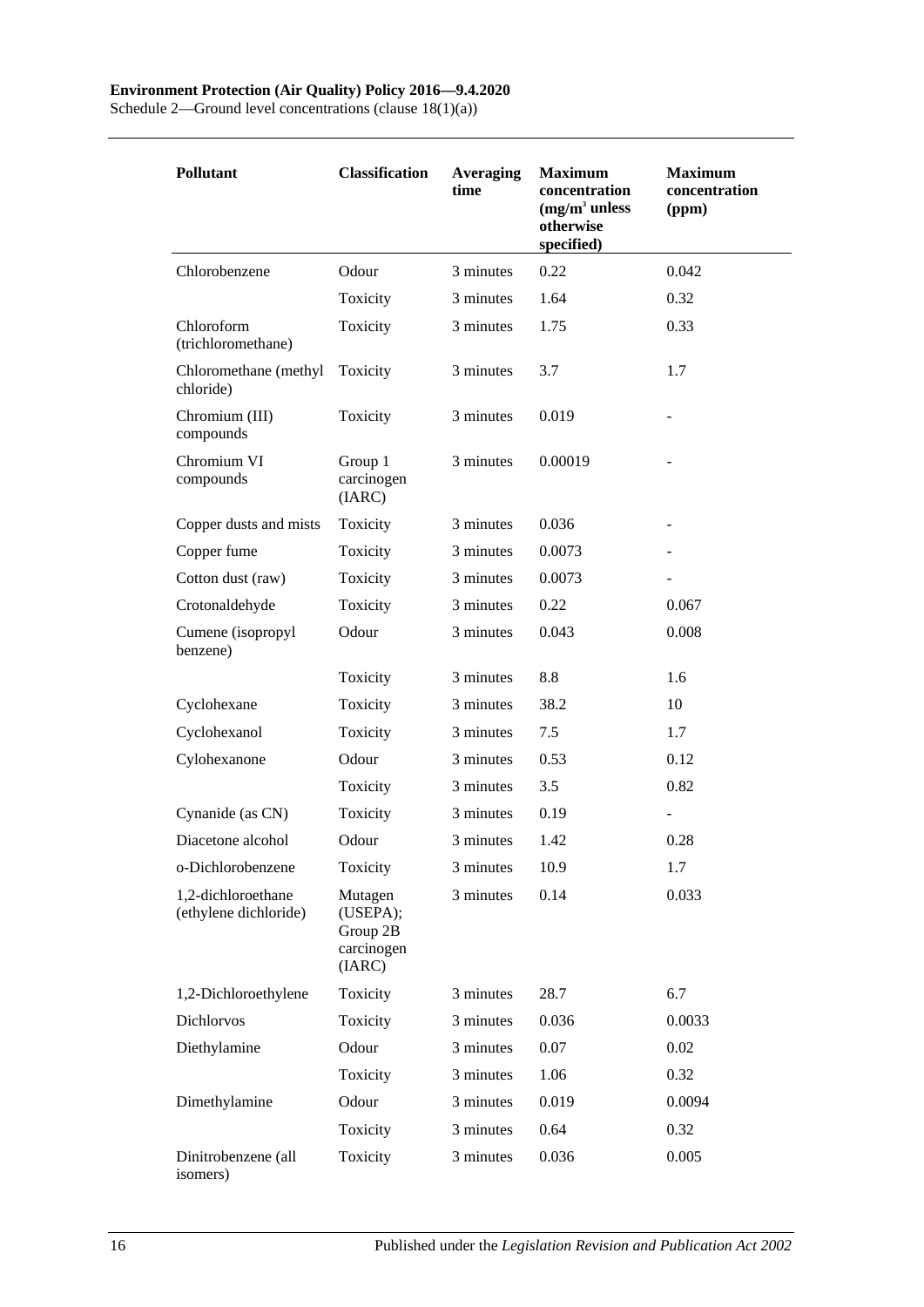| Pollutant                        | <b>Classification</b>                     | <b>Averaging</b><br>time | <b>Maximum</b><br>concentration<br>$(mg/m3$ unless<br>otherwise<br>specified) | <b>Maximum</b><br>concentration<br>(ppm) |
|----------------------------------|-------------------------------------------|--------------------------|-------------------------------------------------------------------------------|------------------------------------------|
| Dinitrotoluene                   | Toxicity                                  | 3 minutes                | 0.06                                                                          |                                          |
| Diphenyl ether                   | Odour                                     | 3 minutes                | 0.15                                                                          | 0.02                                     |
| Epichlorohydrin                  | Group 2A<br>carcinogen<br>(IARC)          | 3 minutes                | 0.027                                                                         | 0.0067                                   |
| Ethanol                          | Odour                                     | 3 minutes                | 4.1                                                                           | 2.0                                      |
|                                  | Toxicity                                  | 3 minutes                | 68.4                                                                          | 33.3                                     |
| Ethanolamine                     | Toxicity                                  | 3 minutes                | 0.27                                                                          | 0.1                                      |
| Ethyl acetate                    | Odour                                     | 3 minutes                | 24.1                                                                          | 6.3                                      |
|                                  | Toxicity                                  | 3 minutes                | 25.76                                                                         | 6.6                                      |
| Ethyl acrylate                   | Odour                                     | 3 minutes                | 0.0009                                                                        | 0.0002                                   |
|                                  | Toxicity                                  | 3 minutes                | 0.72                                                                          | 0.16                                     |
| Ethylbenzene                     | Toxicity                                  | 3 minutes                | 15.8                                                                          | 3.3                                      |
| Ethyl butyl ketone               | Toxicity                                  | 3 minutes                | 8.4                                                                           | 1.7                                      |
| Ethyl chloride<br>(chloroethane) | Toxicity                                  | 3 minutes                | 94.5                                                                          | 33.3                                     |
| Ethylene glycol<br>(vapour)      | Toxicity                                  | 3 minutes                | 2.2                                                                           |                                          |
| Ethylene oxide                   | Group 1<br>carcinogen<br>(IARC)           | 3 minutes                | 0.0066                                                                        | 0.0033                                   |
| Fluoride                         | Bioaccumulatio<br>n                       | 24 hours                 | 0.003                                                                         | 0.0034                                   |
|                                  |                                           | 7 days                   | 0.002                                                                         | 0.002                                    |
|                                  |                                           | 90 days                  | 0.001                                                                         | 0.00059                                  |
| Fluorine                         | Toxicity                                  | 3 minutes                | 0.058                                                                         | 0.033                                    |
| Formaldehyde                     | Toxicity; Group<br>1 carcinogen<br>(IARC) | 3 minutes                | 0.044                                                                         | 0.033                                    |
|                                  |                                           | 24 hours                 | 0.054                                                                         | 0.04                                     |
| n-Hexane                         | Toxicity                                  | 3 minutes                | 6.4                                                                           | 1.7                                      |
| 2-Hexanone                       | Toxicity                                  | 3 minutes                | 3.6                                                                           | 0.83                                     |
| Hydrogen chloride                | Toxicity                                  | 3 minutes                | 0.27                                                                          | 0.17                                     |
| Hydrogen cyanide                 | extremely toxic<br>(USEPA)                | 3 minutes                | 0.404                                                                         | 0.33                                     |
| Hydrogen sulphide                | Odour                                     | 3 minutes                | 0.00015                                                                       | 0.0001                                   |
|                                  | Toxicity                                  | 3 minutes                | 0.51                                                                          | 0.32                                     |
| Iron oxide fume                  | Toxicity                                  | 3 minutes                | 0.19                                                                          |                                          |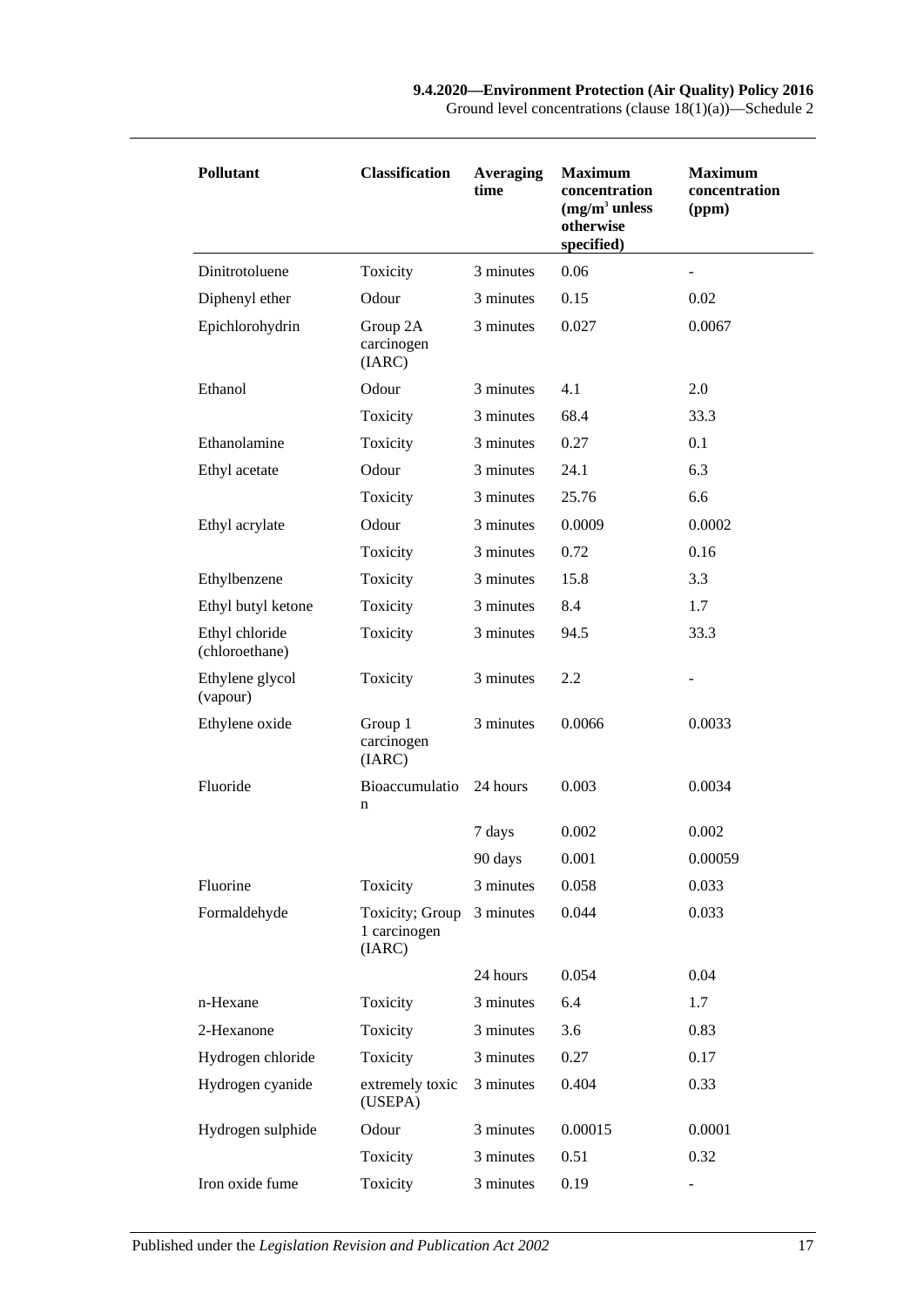Schedule 2—Ground level concentrations (clause 18(1)(a))

| <b>Pollutant</b>                        | <b>Classification</b><br><b>Averaging</b><br>time |           | <b>Maximum</b><br>concentration<br>$(mg/m3$ unless<br>otherwise<br>specified) | <b>Maximum</b><br>concentration<br>(ppm) |  |
|-----------------------------------------|---------------------------------------------------|-----------|-------------------------------------------------------------------------------|------------------------------------------|--|
| Lead (as particles)                     | Toxicity                                          | 12 months | 0.0005                                                                        |                                          |  |
| Magnesium oxide fume                    | Toxicity                                          | 3 minutes | 0.36                                                                          |                                          |  |
| Maleic anhydride                        | Toxicity                                          | 3 minutes | 0.036                                                                         | 0.0083                                   |  |
| Manganese and<br>compounds              | Toxicity                                          | 3 minutes | 0.036                                                                         |                                          |  |
| MDI (Diphenylmethane<br>diisocyanate)   | extremely toxic<br>(USEPA)                        | 3 minutes | 0.00008                                                                       |                                          |  |
| Mercury                                 |                                                   |           |                                                                               |                                          |  |
| - inorganic                             | Bioaccumulatio<br>n                               | 3 minutes | 0.004                                                                         |                                          |  |
| - organic                               | Bioaccumulatio<br>n                               | 3 minutes | 0.00036                                                                       |                                          |  |
| Methanol                                | Odour                                             | 3 minutes | 6.0                                                                           | 4.3                                      |  |
|                                         | Toxicity                                          | 3 minutes | 9.5                                                                           | 6.7                                      |  |
| Methyl acrylate                         | Toxicity                                          | 3 minutes | 1.3                                                                           | 0.33                                     |  |
| Methylamine                             | Odour                                             | 3 minutes | 0.0055                                                                        | 0.0042                                   |  |
|                                         | Toxicity                                          | 3 minutes | 0.47                                                                          | 0.32                                     |  |
| Methyl bromide<br>(bromomethane)        | Toxicity                                          | 3 minutes | 0.69                                                                          | 0.17                                     |  |
| Methylene chloride<br>(dichloromethane) | Toxicity                                          | 3 minutes | 6.3                                                                           | 1.7                                      |  |
| Methyl ethyl ketone                     | Odour                                             | 3 minutes | 6.4                                                                           | 2.0                                      |  |
|                                         | Toxicity                                          | 3 minutes | 17.5                                                                          | 4.9                                      |  |
| Methyl isobutyl ketone                  | Odour                                             | 3 minutes | 0.45                                                                          | 0.1                                      |  |
|                                         | Toxicity                                          | 3 minutes | 7.3                                                                           | 1.6                                      |  |
| Methyl mercaptan                        | Odour                                             | 3 minutes | 0.00092                                                                       | 0.00042                                  |  |
|                                         | Toxicity                                          | 3 minutes | 0.035                                                                         | 0.016                                    |  |
| Methyl methacrylate                     | Odour                                             | 3 minutes | 0.23                                                                          | 0.05                                     |  |
|                                         | Toxicity                                          | 3 minutes | 14.63                                                                         | 3.2                                      |  |
| Methyl styrene                          | Odour                                             | 3 minutes | 0.27                                                                          | 0.052                                    |  |
|                                         | Toxicity                                          | 3 minutes | 8.84                                                                          | 1.7                                      |  |
| Nickel and nickel<br>compounds          | Group 1<br>carcinogen<br>(IARC)                   | 3 minutes | 0.00036                                                                       | 0.00017                                  |  |
| Nitric acid                             | Toxicity                                          | 3 minutes | 0.19                                                                          | 0.067                                    |  |
| Nitrobenzene                            | Odour                                             | 3 minutes | 0.005                                                                         | 0.00094                                  |  |
|                                         | Toxicity                                          | 3 minutes | 0.175                                                                         | 0.032                                    |  |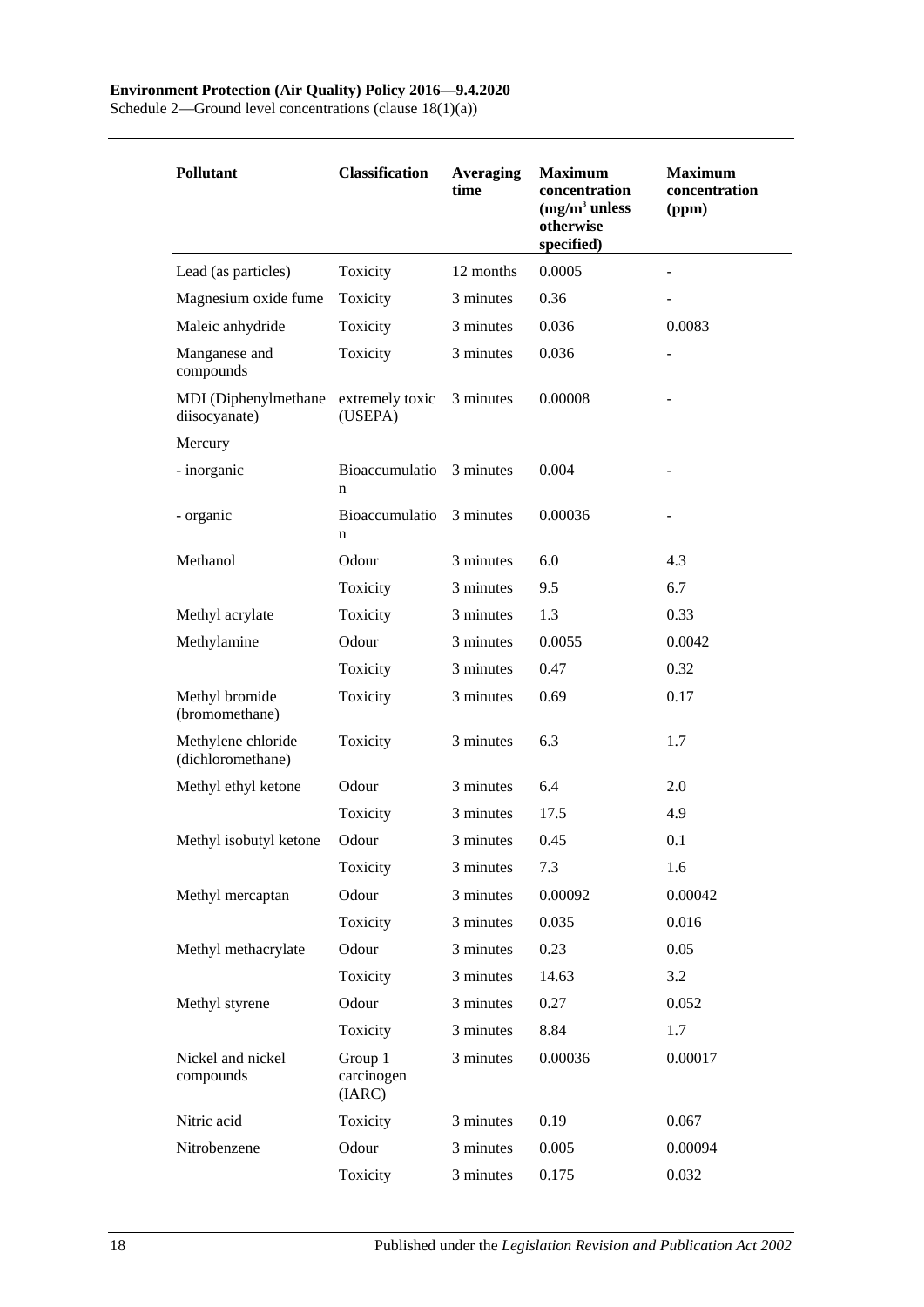| <b>Pollutant</b>                                                                                                   | <b>Classification</b><br><b>Averaging</b><br>time |           | <b>Maximum</b><br>concentration<br>$(mg/m3$ unless<br>otherwise<br>specified) | <b>Maximum</b><br>concentration<br>(ppm) |  |
|--------------------------------------------------------------------------------------------------------------------|---------------------------------------------------|-----------|-------------------------------------------------------------------------------|------------------------------------------|--|
| Nitrogen dioxide                                                                                                   | Toxicity                                          | 1 hour    | 0.25                                                                          | 0.12                                     |  |
|                                                                                                                    |                                                   | 12 months | 0.06                                                                          | 0.03                                     |  |
| Particles as $PM$ <sub>10</sub>                                                                                    | Toxicity                                          | 24 hours  | 0.05                                                                          |                                          |  |
| Particles as $PM$ <sub>25</sub>                                                                                    | Toxicity                                          | 24 hours  | 0.025                                                                         |                                          |  |
|                                                                                                                    |                                                   | 12 months | 0.008                                                                         |                                          |  |
| Pentachlorophenol                                                                                                  | extremely toxic<br>(USEPA)                        | 3 minutes | 0.0019                                                                        |                                          |  |
| n-Pentane                                                                                                          | Toxicity                                          | 3 minutes | 65.5                                                                          | 20                                       |  |
| 2-Pentanone                                                                                                        | Toxicity                                          | 3 minutes | 25.4                                                                          | 6.7                                      |  |
| Perchloroethylene<br>(tetrachloroethylene)                                                                         | Odour                                             | 3 minutes | 6.9                                                                           | 0.94                                     |  |
|                                                                                                                    | Toxicity                                          | 3 minutes | 12.2                                                                          | 1.7                                      |  |
| Phenol                                                                                                             | Odour                                             | 3 minutes | 0.039                                                                         | 0.0094                                   |  |
|                                                                                                                    | Toxicity                                          | 3 minutes | 0.14                                                                          | 0.032                                    |  |
| Phosgene                                                                                                           | extremely toxic<br>(USEPA)                        | 3 minutes | 0.014                                                                         | 0.0033                                   |  |
| Phosphine                                                                                                          | Odour                                             | 3 minutes | 0.0061                                                                        | 0.0042                                   |  |
|                                                                                                                    | Toxicity                                          | 3 minutes | 0.015                                                                         | 0.01                                     |  |
| Photochemical oxidants<br>(as ozone)                                                                               | Toxicity                                          | 1 hour    | 0.21                                                                          | 0.1                                      |  |
|                                                                                                                    |                                                   | 4 hours   | 0.17                                                                          | 0.08                                     |  |
| Phthalic anhydride                                                                                                 | Toxicity                                          | 3 minutes | 0.22                                                                          | 0.033                                    |  |
| n-propanol                                                                                                         | Odour                                             | 3 minutes | 0.082                                                                         | 0.03                                     |  |
|                                                                                                                    | Toxicity                                          | 3 minutes | 17.9                                                                          | 6.2                                      |  |
| Propylene glycol<br>monomethyl ether                                                                               | Toxicity                                          | 3 minutes | 13.1                                                                          | 3.3                                      |  |
| Propylene oxide                                                                                                    | Group 2B<br>carcinogen<br>(IARC)                  | 3 minutes | 0.17                                                                          | 0.067                                    |  |
| Pyridine                                                                                                           | Odour                                             | 3 minutes | 0.014                                                                         | 0.0042                                   |  |
|                                                                                                                    | Toxicity                                          | 3 minutes | 0.57                                                                          | 0.16                                     |  |
| Respirable crystalline<br>silica-inhaled in the<br>form of quartz or<br>crystobalite (measured<br>as<br>$PM_{2,5}$ | Group 1<br>carcinogen<br>(IARC)                   | 3 minutes | 0.00036                                                                       | -                                        |  |
| Silver metal                                                                                                       | Toxicity                                          | 3 minutes | 0.004                                                                         |                                          |  |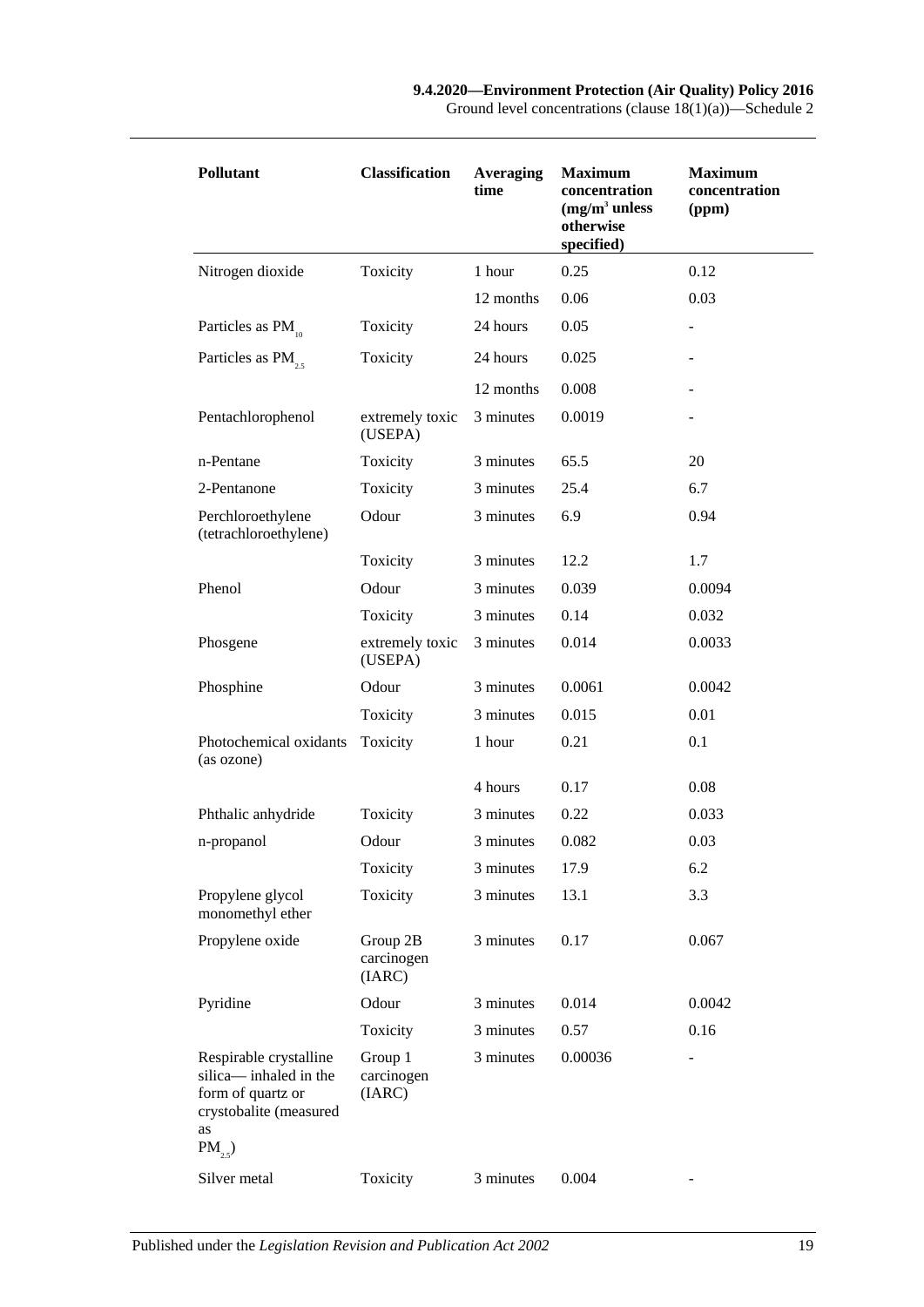Schedule 2—Ground level concentrations (clause 18(1)(a))

| <b>Pollutant</b>                                                                  | <b>Classification</b>           | <b>Averaging</b><br>time | <b>Maximum</b><br>concentration<br>$(mg/m3$ unless<br>otherwise<br>specified) | <b>Maximum</b><br>concentration<br>(ppm) |
|-----------------------------------------------------------------------------------|---------------------------------|--------------------------|-------------------------------------------------------------------------------|------------------------------------------|
| Silver, soluble<br>compounds (as Ag)                                              | Toxicity                        | 3 minutes                | 0.00036                                                                       |                                          |
| Styrene (monomer)                                                                 | Odour                           | 3 minutes                | 0.23                                                                          | 0.05                                     |
|                                                                                   | Toxicity                        | 3 minutes                | 7.6                                                                           | 1.64                                     |
| Sulphur dioxide                                                                   | Toxicity                        | 1 hour                   | 0.57                                                                          | 0.2                                      |
|                                                                                   |                                 | 24 hours                 | 0.23                                                                          | 0.08                                     |
|                                                                                   |                                 | 12 months                | 0.06                                                                          | 0.02                                     |
| Sulphuric acid                                                                    | Toxicity                        | 3 minutes                | 0.036                                                                         | $\overline{\phantom{a}}$                 |
| TDI<br>(toluene-2,4-diisocyanat<br>e and<br>toluene-2,6-diisocyanate<br>$\lambda$ | extremely toxic<br>(USEPA)      | 3 minutes                | 0.00008                                                                       |                                          |
| Toluene                                                                           | Odour                           | 3 minutes                | 0.71                                                                          | 0.17                                     |
|                                                                                   | Toxicity                        | 3 minutes                | 13.4                                                                          | 3.2                                      |
|                                                                                   |                                 | 24 hours                 | 4.11                                                                          | 1.0                                      |
|                                                                                   |                                 | 12 months                | 0.41                                                                          | 0.1                                      |
| 1,1,1-trichloroethane<br>(methyl chloroform)                                      | Toxicity                        | 3 minutes                | 24.8                                                                          | 4.2                                      |
| 1,1,2-trichloroethane                                                             | Toxicity                        | 3 minutes                | 1.97                                                                          | 0.33                                     |
| Trichloroethylene                                                                 | Group 1<br>carcinogen<br>(IARC) | 3 minutes                | 0.98                                                                          | 0.17                                     |
| Trichlorofluoromethane                                                            | Toxicity                        | 3 minutes                | 204                                                                           | 33.3                                     |
| Triethylamine                                                                     | Odour                           | 3 minutes                | 0.39                                                                          | 0.09                                     |
|                                                                                   | Toxicity                        | 3 minutes                | 0.43                                                                          | 0.1                                      |
| Trimethylbenzene<br>(mixed isomers)                                               | Toxicity                        | 3 minutes                | 4.4                                                                           | 0.83                                     |
| Vinyl chloride                                                                    | Group 1<br>carcinogen<br>(IARC) | 3 minutes                | 0.047                                                                         | 0.017                                    |
| Vinyl toluene                                                                     | Toxicity                        | 3 minutes                | 8.8                                                                           | 1.7                                      |
| Welding fume (total<br>particulate)                                               | Toxicity                        | 3 minutes                | 0.19                                                                          |                                          |
| Wood dust                                                                         |                                 |                          |                                                                               |                                          |
| - hardwoods                                                                       | Group 1<br>carcinogen<br>(IARC) | 3 minutes                | 0.036                                                                         |                                          |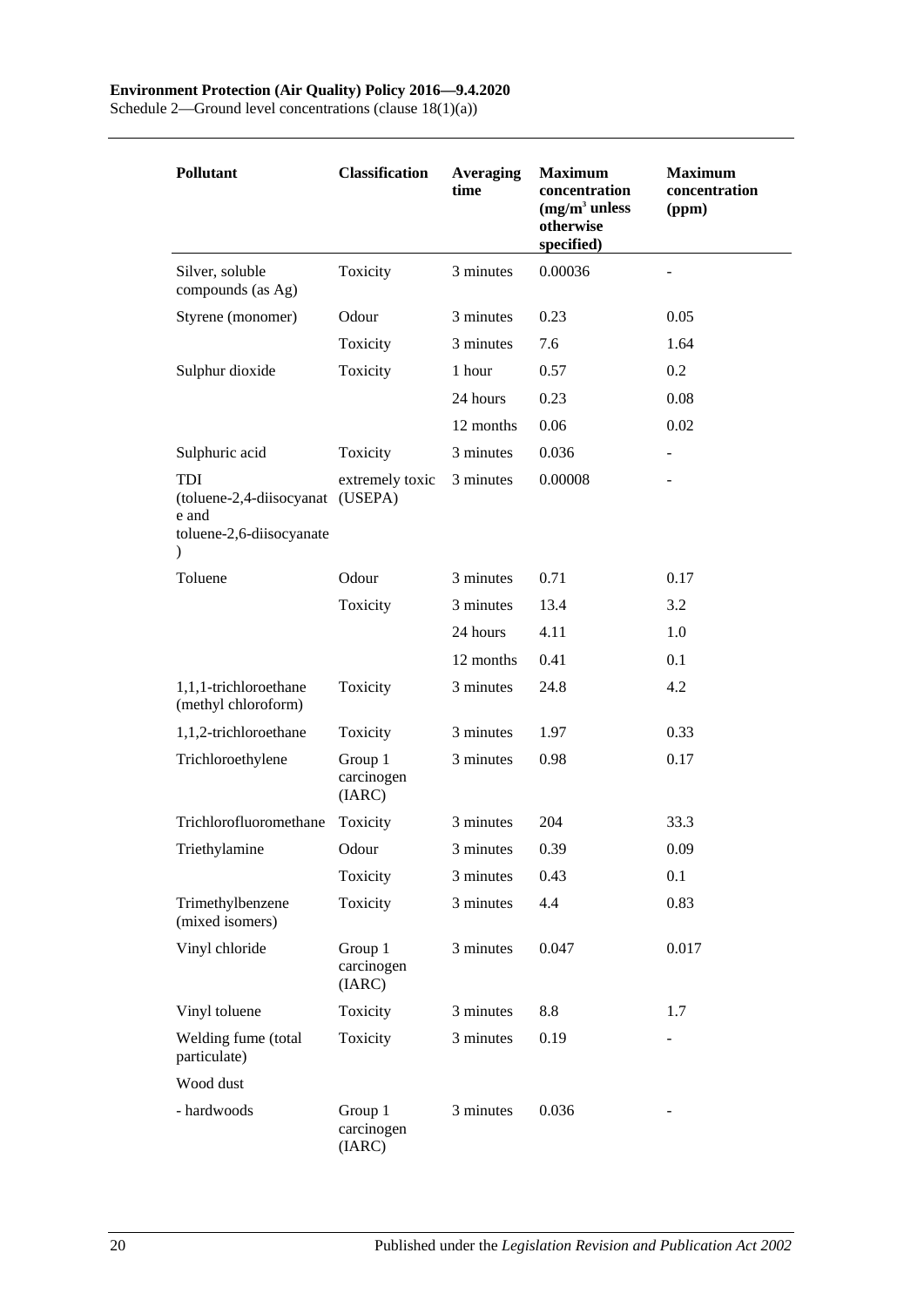| <b>Pollutant</b>                                         | <b>Classification</b>           | Averaging<br>time | <b>Maximum</b><br>concentration<br>$(mg/m3$ unless<br>otherwise<br>specified) | <b>Maximum</b><br>concentration<br>(ppm) |
|----------------------------------------------------------|---------------------------------|-------------------|-------------------------------------------------------------------------------|------------------------------------------|
| - softwoods                                              | Group 1<br>carcinogen<br>(IARC) | 3 minutes         | 0.019                                                                         |                                          |
| Xylenes (as total of<br>ortho, meta and para<br>isomers) | Odour                           | 3 minutes         | 0.38                                                                          | 0.08                                     |
|                                                          | Toxicity                        | 3 minutes         | 12.4                                                                          | 2.7                                      |
|                                                          |                                 | 24 hours          | 1.18                                                                          | 0.25                                     |
|                                                          |                                 | 12 months         | 0.95                                                                          | 0.2                                      |
| Zinc chloride fume                                       | Toxicity                        | 3 minutes         | 0.036                                                                         | ۰                                        |
| Zinc oxide fume                                          | Toxicity                        | 3 minutes         | 0.19                                                                          |                                          |

# <span id="page-20-0"></span>**Schedule 3—Odour levels (clause [18\(1\)\(b\)\)](#page-11-4)**

| Number of people                 | <b>Odour</b> units<br>(3 minutes average, 99.9% of time) |  |
|----------------------------------|----------------------------------------------------------|--|
| 2000 or more                     | 2                                                        |  |
| 350 - 1999 (inclusive)           | 4                                                        |  |
| $60 - 349$ (inclusive)           | 6                                                        |  |
| $12 - 59$ (inclusive)            | 8                                                        |  |
| Single residence (fewer than 12) | 10                                                       |  |

# <span id="page-20-1"></span>**Schedule 4—Stack emissions (clause [18\(1\)\(c\)\)](#page-12-1)**

| <b>Pollutant</b>             | <b>Activity</b> | <b>Maximum pollutant level</b>    | <b>Other</b><br>requirements |
|------------------------------|-----------------|-----------------------------------|------------------------------|
| Antimony or its<br>compounds | Any activity    | $10mg/m3$ as antimony             |                              |
| Arsenic or its<br>compounds  | Any activity    | $10$ mg/m <sup>3</sup> as arsenic |                              |
| Cadmium or its<br>compounds  | Any activity    | $3mg/m3$ as cadmium               |                              |
| Lead or its compounds        | Any activity    | $10mg/m3$ as lead                 |                              |
| Mercury or its<br>compounds  | Any activity    | $3mg/m3$ as mercury               |                              |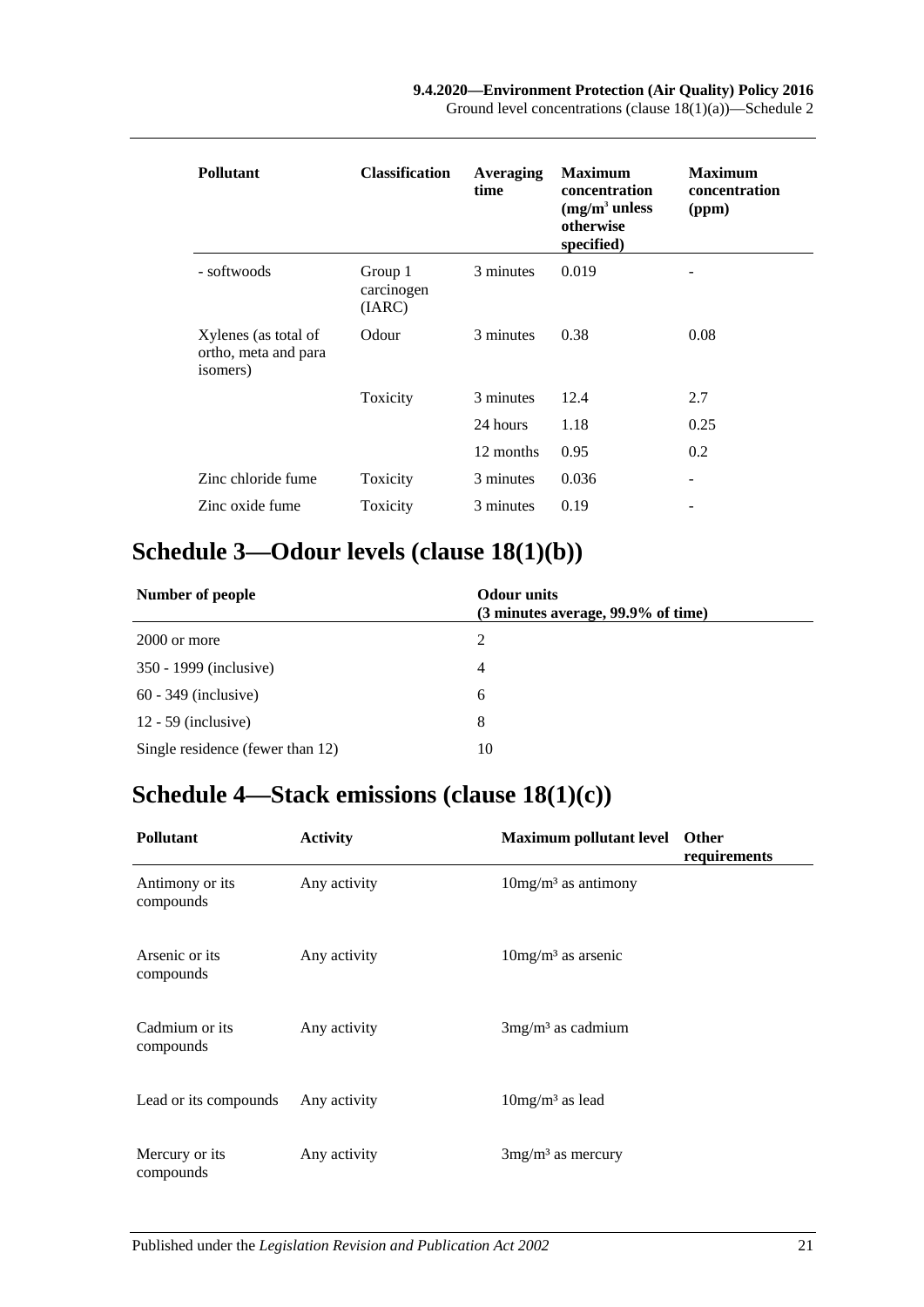#### **Environment Protection (Air Quality) Policy 2016—9.4.2020**

Schedule 4—Stack emissions (clause 18(1)(c))

| <b>Pollutant</b>                                                        | <b>Activity</b>                                                                                                                                                                                             |                                                   | Maximum pollutant level Other                                   | requirements                    |
|-------------------------------------------------------------------------|-------------------------------------------------------------------------------------------------------------------------------------------------------------------------------------------------------------|---------------------------------------------------|-----------------------------------------------------------------|---------------------------------|
|                                                                         |                                                                                                                                                                                                             |                                                   |                                                                 |                                 |
| Any 2 or more of the<br>preceding 5 pollutants                          | Any activity                                                                                                                                                                                                |                                                   | $10mg/m3$ (as the respective<br>pollutants (in total))          |                                 |
| Carbon monoxide                                                         | Any activity                                                                                                                                                                                                |                                                   | $1000$ mg/m <sup>3</sup>                                        |                                 |
| Chlorinated dioxins and Production of energy from<br>furans             | waste                                                                                                                                                                                                       |                                                   | 0.1ng (nanograms) $/m3$                                         |                                 |
| Chlorine or inorganic<br>chlorine compounds                             | Any activity                                                                                                                                                                                                |                                                   | $200$ mg/m <sup>3</sup> as chlorine<br>equivalent               |                                 |
| Fluorine, hydrofluoric<br>acid or inorganic<br>fluorine compounds       |                                                                                                                                                                                                             | Any activity except primary<br>aluminium smelters | $50$ mg/m <sup>3</sup> as hydrofluoric<br>acid equivalent       |                                 |
|                                                                         | Primary aluminium smelters                                                                                                                                                                                  |                                                   | $20$ mg/m <sup>3</sup> as hydrofluoric<br>acid equivalent       |                                 |
| Hydrogen sulphide gas                                                   | Any activity                                                                                                                                                                                                |                                                   | 5mg/m <sup>3</sup>                                              |                                 |
| Nickel carbonyl                                                         | Any activity                                                                                                                                                                                                |                                                   | $0.5$ mg/m <sup>3</sup> as nickel                               |                                 |
| Nickel or its compounds Any activity<br>(other than nickel<br>carbonyl) |                                                                                                                                                                                                             |                                                   | $20$ mg/m <sup>3</sup> as nickel                                |                                 |
| Nitric acid or oxides of<br>nitrogen                                    | sulphuric acid                                                                                                                                                                                              | Manufacture of nitric acid or                     | 2000mg/m <sup>3</sup> as nitrogen<br>dioxide equivalent         | The plume must be<br>colourless |
| Oxides of nitrogen                                                      | Fuel burning (other than<br>internal combustion engines or<br>the manufacture of nitric acid,<br>sulphuric acid, glass or<br>cement) with a maximum heat<br>input rate greater than<br>150 000 MJ/hr gross- |                                                   |                                                                 |                                 |
|                                                                         | (a)                                                                                                                                                                                                         | for gaseous fuels                                 | $350$ mg/m <sup>3</sup> referenced to<br>7% by volume of oxygen |                                 |
|                                                                         | (b)                                                                                                                                                                                                         | for liquid or solid<br>fuels                      | $500$ mg/m <sup>3</sup> referenced to<br>7% by volume of oxygen |                                 |
|                                                                         | or greater                                                                                                                                                                                                  | Power generation of 250MW                         | $700$ mg/m <sup>3</sup> referenced to<br>7% by volume of oxygen |                                 |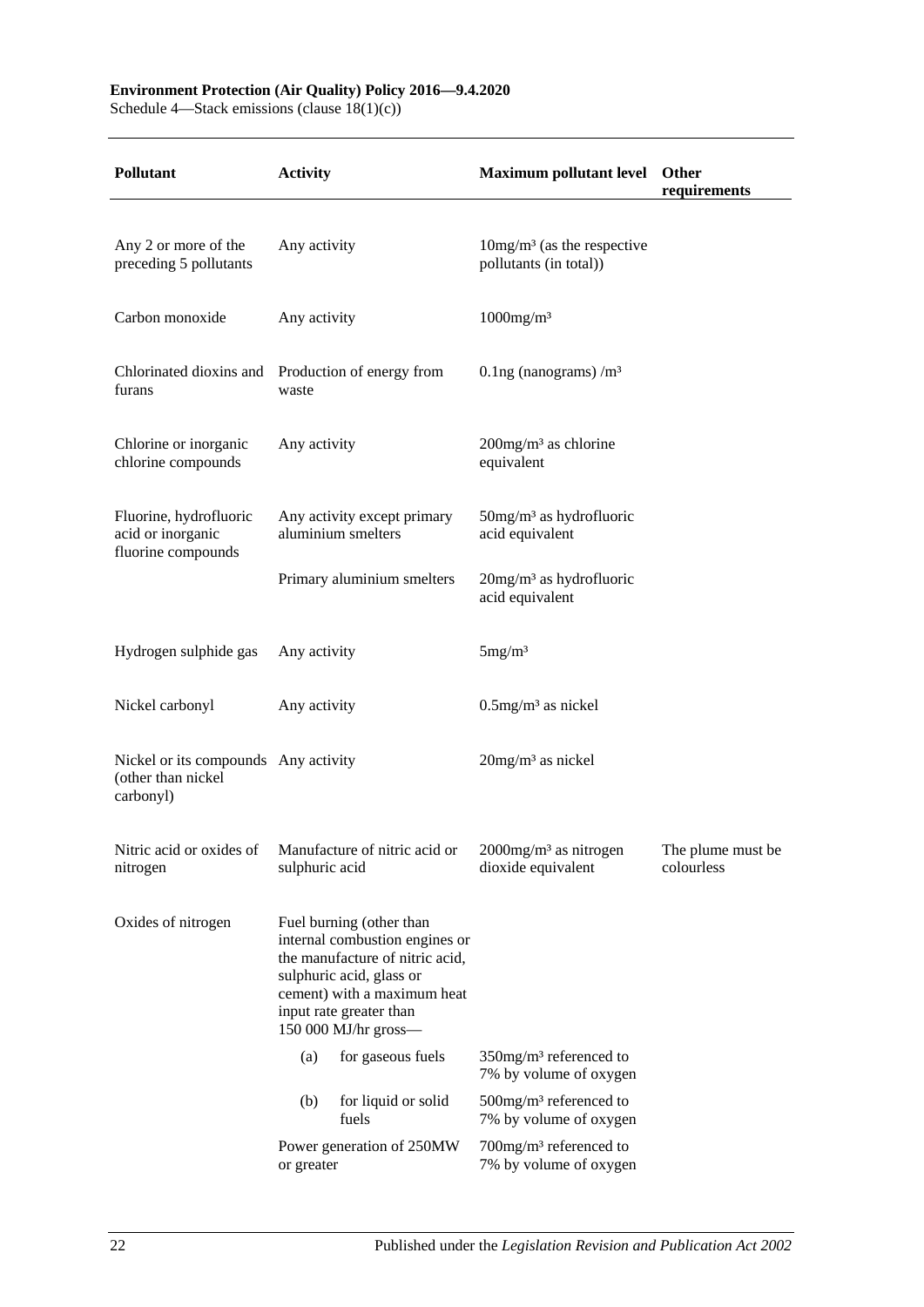Stack emissions (clause 18(1)(c))—Schedule 4

| <b>Pollutant</b>                           | <b>Activity</b>                                             |                                                                 | <b>Maximum pollutant level</b>                                                                                             | <b>Other</b><br>requirements |
|--------------------------------------------|-------------------------------------------------------------|-----------------------------------------------------------------|----------------------------------------------------------------------------------------------------------------------------|------------------------------|
|                                            | Gas turbines for power<br>generation of 10MW or<br>greater- |                                                                 |                                                                                                                            |                              |
|                                            | (a)                                                         | for gaseous fuels                                               | $70$ mg/m <sup>3</sup> referenced to<br>15% by volume of oxygen                                                            |                              |
|                                            | (b)                                                         | for liquid or solid<br>fuels                                    | $150$ mg/m <sup>3</sup> referenced to<br>15% by volume of oxygen                                                           |                              |
|                                            |                                                             | Gas turbines for power<br>generation of less than 10MW          | $90mg/m3$ referenced to<br>15% by volume of oxygen                                                                         |                              |
| Particulate matter                         |                                                             | Any activity other than<br>heating metals or metal ores         | $100$ mg/m <sup>3</sup> , referenced, in<br>the case of boilers and<br>incinerators, to 12% by<br>volume of carbon dioxide |                              |
|                                            |                                                             | Heating metals or metal ores<br>(other than cold blast cupolas) | $100$ mg/m <sup>3</sup>                                                                                                    |                              |
| Sulphur dioxide                            |                                                             | Sulphuric acid plant                                            | $1000$ mg/m <sup>3</sup>                                                                                                   |                              |
| Sulphuric acid mist or<br>sulphur trioxide | Any activity                                                |                                                                 | $100mg/m3$ as sulphur<br>trioxide equivalent                                                                               |                              |

# <span id="page-22-0"></span>**Schedule 5—Transitional provisions**

# **Part 2—Transitional provisions**

## <span id="page-22-1"></span>**2—Policy not to apply for 2 years in relation to existing prescribed activities of environmental significance**

If, immediately before the commencement of this policy, a person was undertaking a prescribed activity of environmental significance in accordance with an environmental authorisation, nothing in this policy will affect that activity so undertaken by the person until the expiry of the second year of operation of this policy.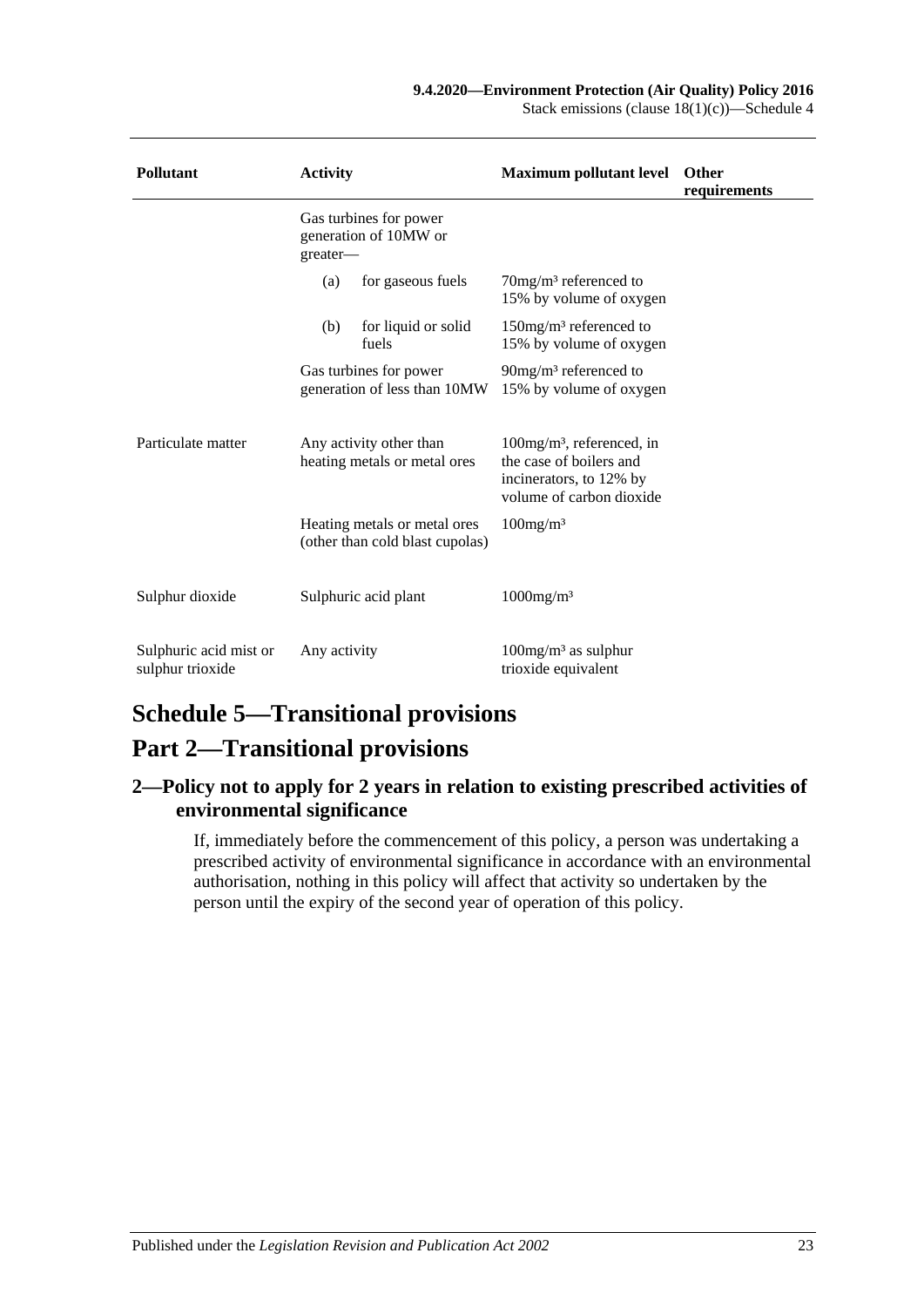# <span id="page-23-0"></span>**Legislative history**

## **Notes**

- Please note—References in the legislation to other legislation or instruments or to titles of bodies or offices are not automatically updated as part of the program for the revision and publication of legislation and therefore may be obsolete.
- Earlier versions of this policy (historical versions) are listed at the end of the legislative history.
- For further information relating to the Act and subordinate legislation made under the Act see the Index of South Australian Statutes or www.legislation.sa.gov.au.

## **Legislation revoked by principal policy**

The *Environment Protection (Air Quality) Policy 2016* revoked the following:

*Environment Protection (Air Quality) Policy 1994 Environment Protection (Burning) Policy 1994 Environment Protection (Motor Vehicle Fuel Quality) Policy 2002 Environment Protection (Solid Fuel Heaters) Policy 2015*

## **Principal policy and amendments**

| <b>Notice</b>           | Provision under<br>which notice is<br>made | Publication of policy in<br>Gazette     | Commencement                                                                                                                                           |  |
|-------------------------|--------------------------------------------|-----------------------------------------|--------------------------------------------------------------------------------------------------------------------------------------------------------|--|
| Gazette 21.7.2016 p2965 | s 28                                       | Gazette 21.7.2016 p2966 23.7.2016: cl 2 |                                                                                                                                                        |  |
| Gazette 1.9.2016 p3572  | s 32                                       |                                         | $1.9.2016$ : cl 2                                                                                                                                      |  |
| Gazette 17.1.2019 p67   | s 32                                       |                                         | 1.6.2019 immediately after the<br>commencement of Environment<br>Protection (Variation of Act,<br>Schedule 1) (Waste Reform)<br>Regulations 2019: cl 2 |  |
| Gazette 9.4.2020 p740   | s <sub>32</sub>                            |                                         | $9.4.2020:$ cl 2                                                                                                                                       |  |

New entries appear in bold.

## **Provisions amended**

New entries appear in bold.

Entries that relate to provisions that have been deleted appear in italics.

| Provision       | How varied                                                            | Commencement |  |
|-----------------|-----------------------------------------------------------------------|--------------|--|
| Pt1             |                                                                       |              |  |
| cl <sub>2</sub> | omitted under Legislation Revision and<br><b>Publication Act 2002</b> | 1.9.2016     |  |
| Pt 2            |                                                                       |              |  |
| cl <sub>5</sub> |                                                                       |              |  |